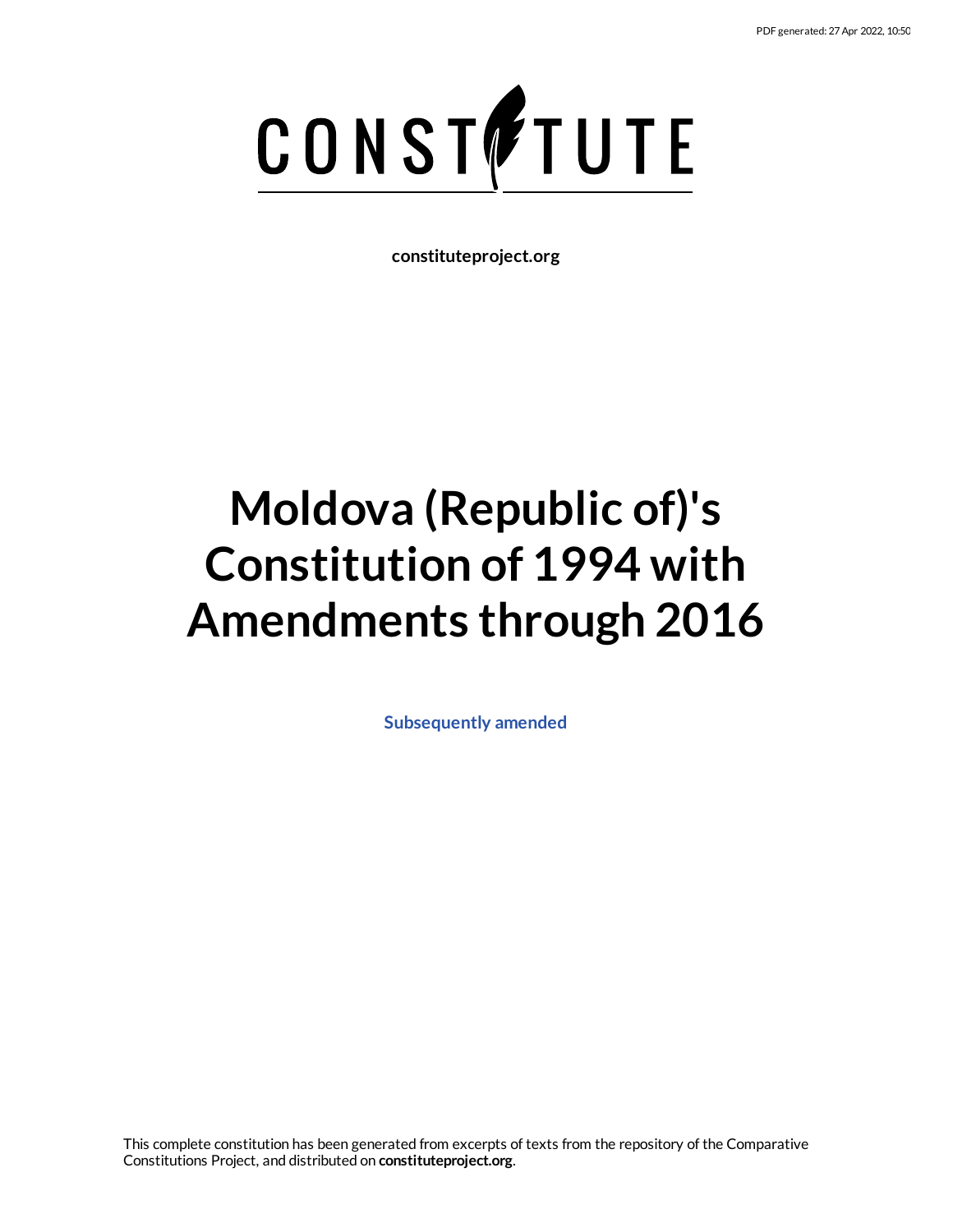# **Table of contents**

| Article 8. Observance of the international law and international treaties 5 |  |
|-----------------------------------------------------------------------------|--|
|                                                                             |  |
|                                                                             |  |
|                                                                             |  |
|                                                                             |  |
|                                                                             |  |
|                                                                             |  |
| TITLE II. FUNDAMENTAL RIGHTS, FREEDOMS AND DUTIES  6                        |  |
|                                                                             |  |
|                                                                             |  |
|                                                                             |  |
|                                                                             |  |
|                                                                             |  |
| CHAPTER V. THE PRESIDENT OF THE REPUBLIC OF MOLDOVA  17                     |  |
|                                                                             |  |
| CHAPTER VII. RELATIONSHIPS BETWEEN THE PARLIAMENT AND GOVERNMENT  21        |  |
|                                                                             |  |
|                                                                             |  |
| TITLE IV. NATIONAL ECONOMY AND PUBLIC FINANCE  26                           |  |
|                                                                             |  |
|                                                                             |  |
|                                                                             |  |
|                                                                             |  |
|                                                                             |  |
|                                                                             |  |
|                                                                             |  |
|                                                                             |  |
|                                                                             |  |
|                                                                             |  |
|                                                                             |  |
|                                                                             |  |
|                                                                             |  |
|                                                                             |  |
|                                                                             |  |
|                                                                             |  |
|                                                                             |  |
|                                                                             |  |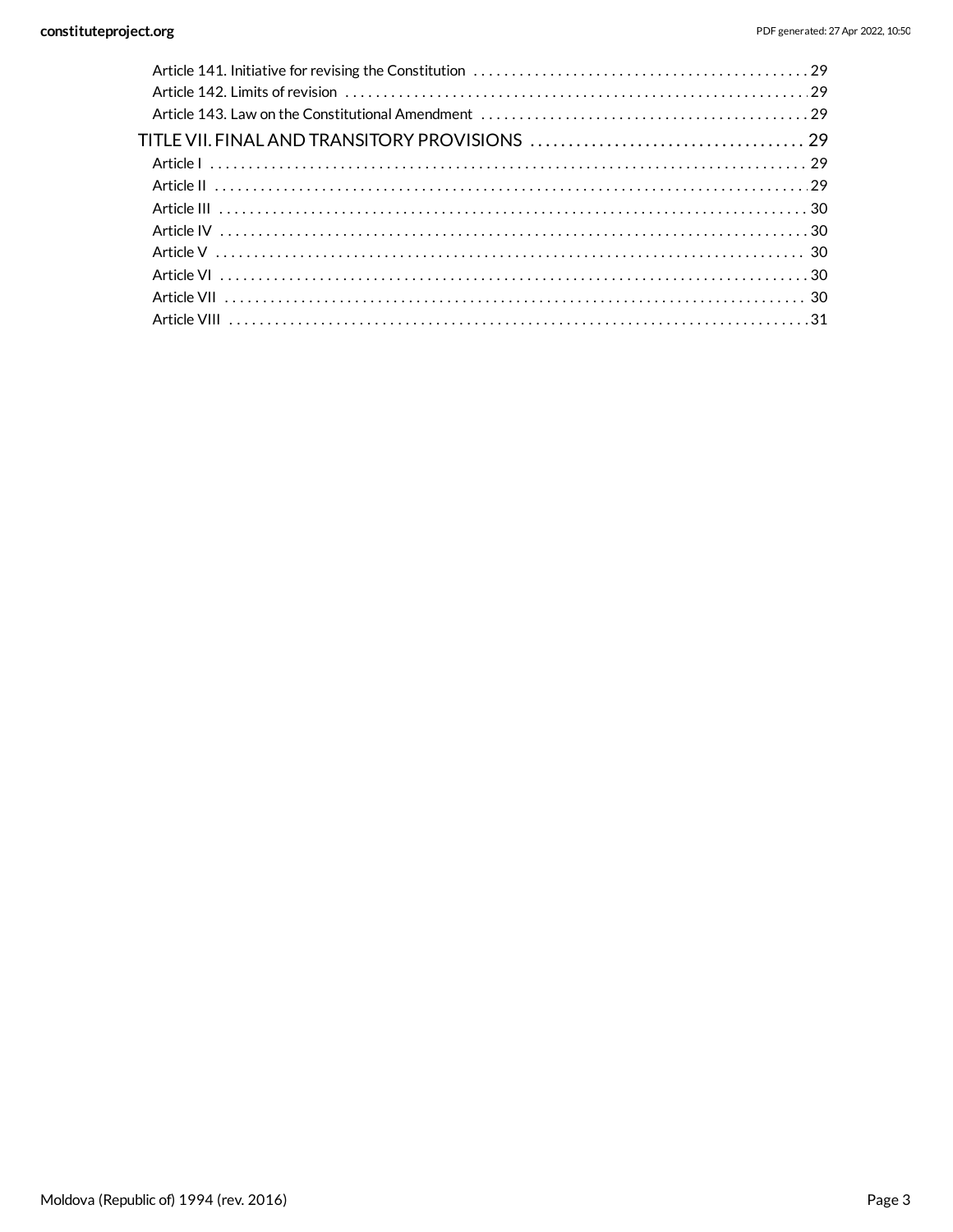- Motives for writing constitution  $\bullet$
- Source of constitutional authority
- Preamble

Human dignity

Right to development of personality

Customary international law International law

<span id="page-3-0"></span>WE, the plenipotentiary representatives of the people of the Republic of Moldova, members of the Parliament,

STARTING from the age-old aspirations of our people to live in a sovereign country, expressed by the proclamation of independence of the Republic of Moldova,

TAKING DUE ACCOUNT to the continuity of the Moldavian people statehood within the historical and ethnic framework of its growing as a nation,

STRIVING to satisfy the interests of citizens of a different ethnic origin, which together with the Moldavians, constitute the Republic of Moldova people,

<span id="page-3-6"></span>CONSIDERING the rule of law, civic peace, democracy, human dignity, fundamental human rights and freedoms, the free development of human personality, justice and political pluralism as supreme values,

BEING AWARE of our responsibility and obligations towards the previous, present and future generations,

<span id="page-3-5"></span>REASSERTING our devotion to overall human values and desire to live in peace and harmony with all world-wide peoples, in compliance with the unanimously acknowledged principles and norms of the international law,

We herewith adopt the Constitution of the Republic of Moldova, and declare it as the SUPREME LAW OF OUR SOCIETY AND STATE.

# <span id="page-3-1"></span>**TITLE I. GENERAL PRINCIPLES**

Type of government envisioned

• Right to development of personality

Human dignity

### <span id="page-3-2"></span>**Article 1. State of the Republic of Moldova**

- **1.** The Republic of Moldova is a sovereign, independent, unitary and indivisible state.
- **2.** The form of government of the State is the republic.
- **3.** The Republic of Moldova is a democratic and governed by the rule of law State, in which human dignity, his/her rights and freedoms, the free development of human personality, justice and political pluralism represent supreme values and shall be guaranteed.

# <span id="page-3-3"></span>**Article 2. Sovereignty and State power**

- **1.** National sovereignty resides with the people of the Republic of Moldova, who shall directly and through its representative bodies exercise it in the manners provided for by the Constitution.
- **2.** Neither an individual person or a group of people, nor a social group, a political party or any other public organization may exercise the State power on their own behalf. The usurpation of the State power shall constitute the gravest crime against the people.

# <span id="page-3-4"></span>**Article 3. Territory**

- **1.** The territory of the Republic of Moldova is inalienable.
- **2.** The borders of the country shall be sanctioned by an organic law under the observance of unanimously recognized principles and norms of the international law.
- Customary international law
- International law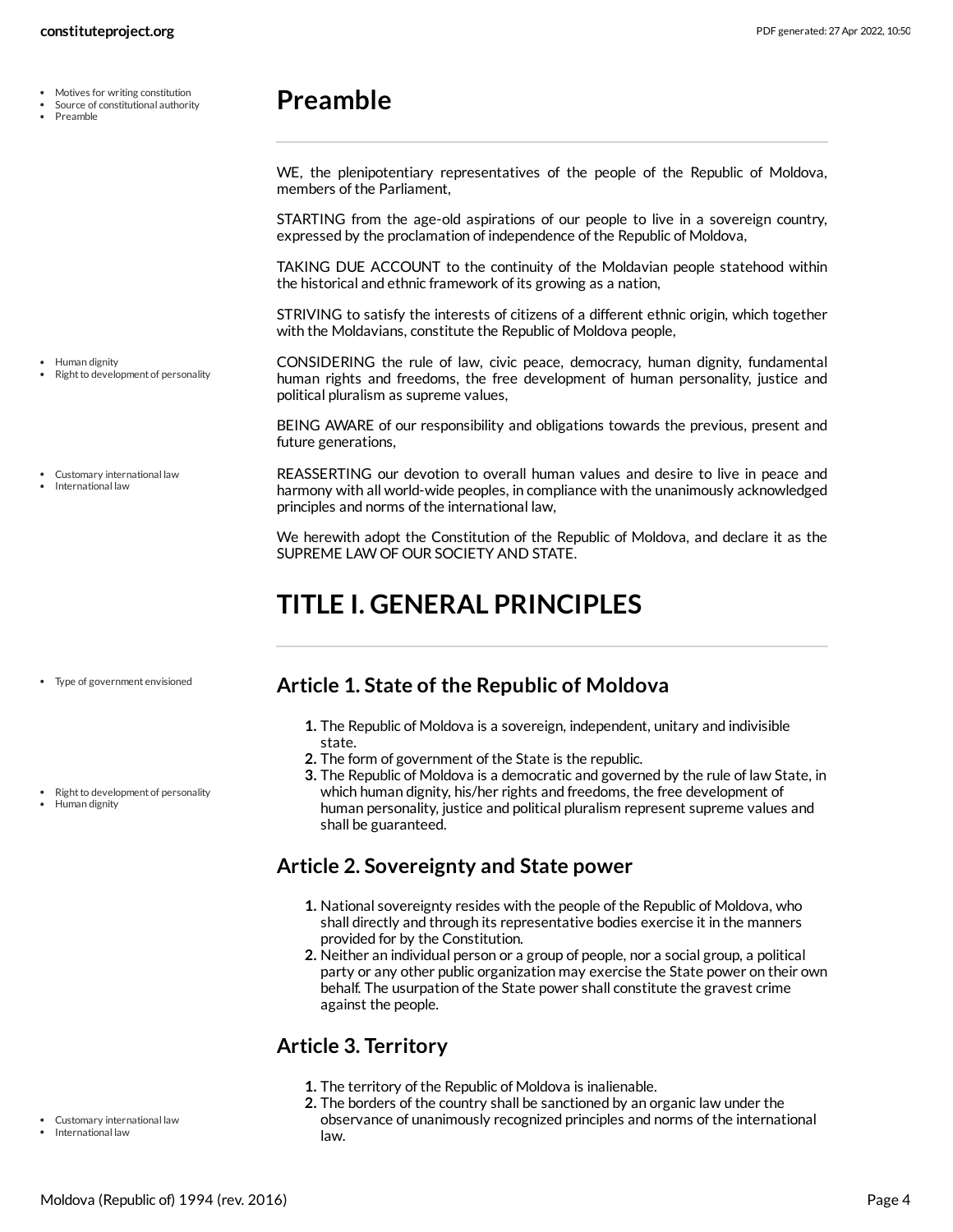- International law
- International human rights treaties
- Legal status of treaties

<span id="page-4-0"></span>**Article 4. Human rights and freedoms**

- **1.** Constitutional provisions on human rights and freedoms shall be interpreted and enforced in accordance with the Universal Declaration of Human Rights, other conventions and treaties to which the Republic of Moldova is a party.
- **2.** Wherever disagreements appear between the conventions and treaties on fundamental human rights to which the Republic of Moldova is a party and its domestic laws, priority shall be given to international regulations.

# <span id="page-4-1"></span>**Article 5. Democracy and political pluralism**

- **1.** Democracy in the Republic of Moldova shall be exercised under the conditions of political pluralism, which is incompatible with the dictatorship or totalitarianism.
- **2.** No ideology may be instituted as official ideology of the State.

# <span id="page-4-2"></span>**Article 6. Separation and cooperation of powers**

In the Republic of Moldova the legislature, the executive and the judiciary shall be separate and cooperate in the exercise of the assigned prerogatives pursuant to the provisions of the Constitution.

# <span id="page-4-3"></span>**Article 7. Constitution - the Supreme Law**

The Constitution of the Republic of Moldova shall be the Supreme Law of the State. No law or any other legal act, which contravenes the provisions of the Constitution, shall have legal force.

# <span id="page-4-4"></span>**Article 8. Observance of the international law and international treaties**

- **1.** The Republic of Moldova pledges to observe the Charter of the United Nations Organization and the treaties to which it is a party, to institute relationships with other states on the basis of unanimously recognized principles and norms of the international law.
- **2.** The coming into force of an international treaty containing provisions contrary to the Constitution shall be preceded by a revision of the latter.

# <span id="page-4-5"></span>**Article 9. Fundamental principles regarding property**

- **1.** Property shall be public and private. It shall be constituted of material and intellectual goods.
- **2.** No property may be used to the prejudice of human rights, liberties and dignity.
- **3.** The market, free economic initiative and fair competition shall represent the main elements of the economy.

# <span id="page-4-6"></span>**Article 10. Unity of the people and the right to national identity**

- **1.** The State foundation is laid on the unity of the Republic of Moldova people. The Republic of Moldova is the common and indivisible motherland of all its citizens.
- **2.** The State shall recognize and guarantee the right of all citizens to the preservation, development and expression of their ethnic, cultural, linguistic and religious identity.

# <span id="page-4-7"></span>**Article 11. Republic of Moldova - a neutral State**

**1.** The Republic of Moldova proclaims its permanent neutrality.

- International law
- International human rights treaties
- Customary international law
- International organizations
- Legal status of treaties
- Human dignity
- Right to competitive marketplace
- Right to establish a business

• Right to culture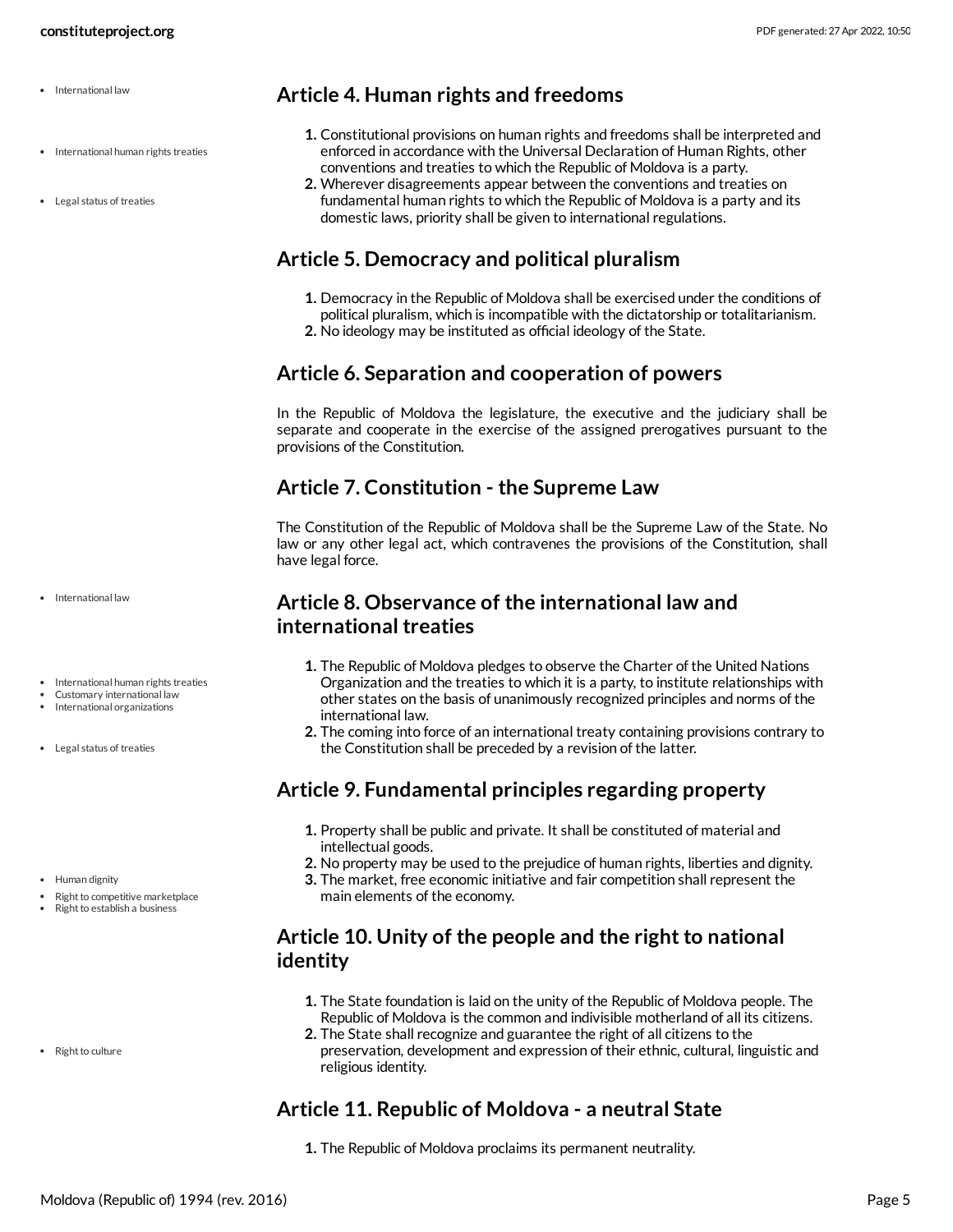National anthem National flag

**2.** The Republic of Moldova shall not allow the dispersal of foreign military troops on its territory.

# <span id="page-5-0"></span>**Article 12. Symbols of the State**

- **1.** The Republic of Moldova has a flag, coat of arms and anthem.
- **2.** The State flag of the Republic of Moldova shall be a tricolour. The colours are arranged vertically in the following order from the flagpole: blue, yellow, and red. The coat of arms is printed on the central yellow stripe of the tricolour.
- **3.** The State coat of arms shall consist of a shield divided horizontally into two parts: the upper part being of a red chromatics and the lower part - blue chromatics with a superimposed auroch's head showing between its horns an eight-pointed star. On its right the auroch's head is flanked by a five-petalled rose, and on its left by a slightly rotated crescent. All heraldic elements present on the shield are of golden (yellow) colour. The shield is laid on the breast of a natural eagle holding in its beak a golden cross, in its right claw a green olive-tree branch and in its left claw a golden sceptre.
- **4.** The State anthem of the Republic of Moldova shall be established by organic law.
- **5.** The flag, coat of arms and anthem shall be considered the State symbols of the Republic of Moldova and shall be protected by law as such.

# <span id="page-5-1"></span>**Article 13. State language, use of other languages**

- **1.** The State language in the Republic of Moldova is the Moldavian language, and its writing is based on the Latin alphabet
- **2.** The State shall acknowledge and protect the right to the preservation, development and use of the Russian language and other languages spoken within the territory of the State.
- **3.** The State shall facilitate the study of languages of widespread international usage.
- **4.** The manner of functioning of languages within the territory of the Republic of Moldova shall be established by organic law.

# <span id="page-5-2"></span>**Article 14. Capital**

The capital of the Republic of Moldova is the city of Chisinau.

# <span id="page-5-3"></span>**TITLE II. FUNDAMENTAL RIGHTS, FREEDOMS AND DUTIES**

# <span id="page-5-4"></span>**CHAPTER I. GENERAL PROVISIONS**

### **Article 15. Universality**

All citizens of the Republic of Moldova shall enjoy the rights and freedoms granted to them by the Constitution and other laws and, are assigned the duties provided for thereby.

### <span id="page-5-6"></span>**Article 16. Equality**

- **1.** The foremost duty of the State shall be the respect and protection of human person.
- <span id="page-5-5"></span>**2.** All citizens of the Republic of Moldova shall be equal before the law and public authorities, regardless of the race, nationality, ethnic origin, language, religion, sex, opinion, political affiliation, property or social origin.

Official or national languages

• Protection of language use

• National capital

General guarantee of equality

- Equality regardless of political party
- Equality regardless of race
- Equality regardless of religion Equality regardless of nationality
- Equaliitione gar dessolong ratinaistiptus
- Equality regardless of gender
- Equality regardless of creed or belief
- Equality regardless of social status Equality regardless of language

Moldova (Republic of) 1994 (rev. 2016) Page 6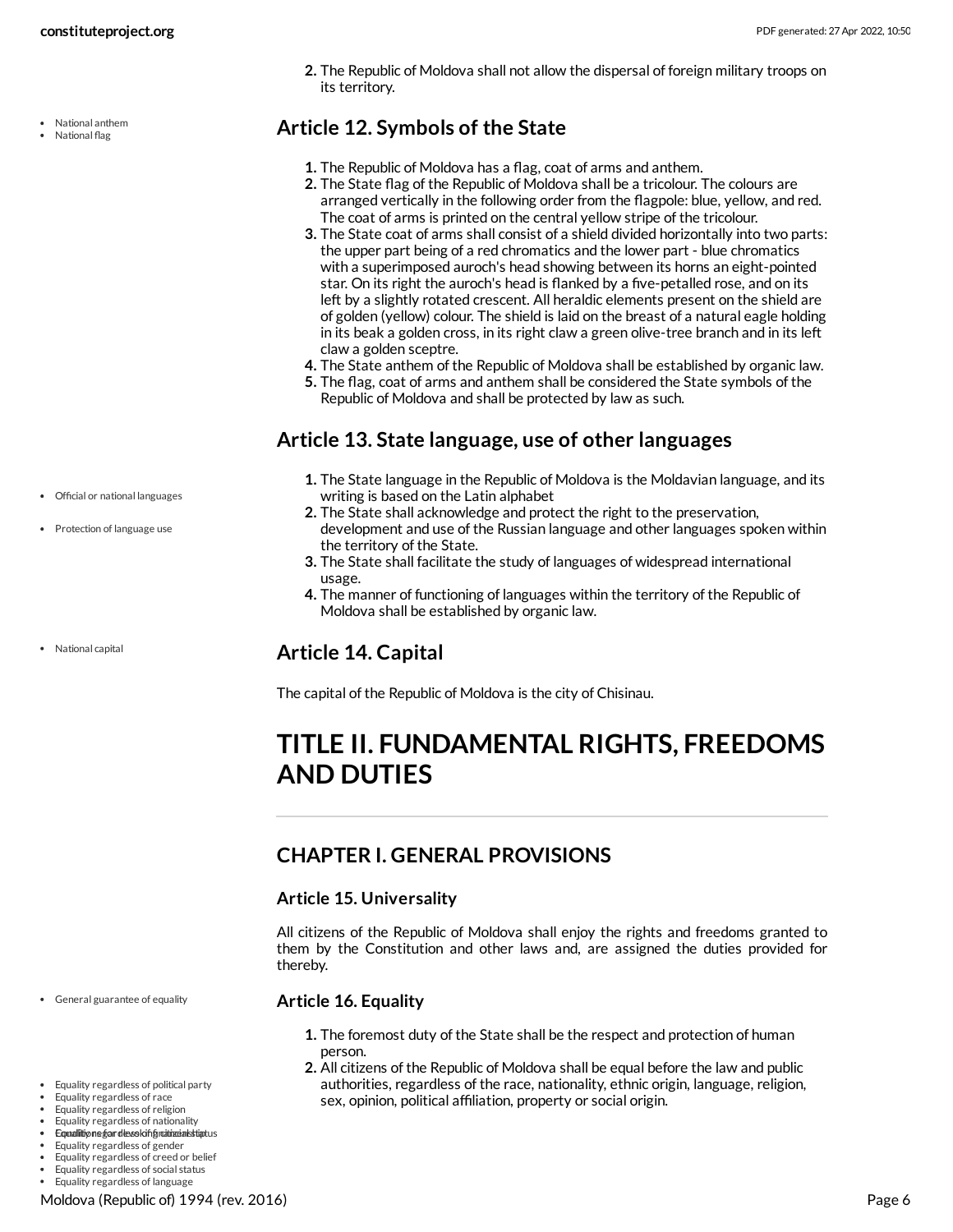- Requirements for birthright citizenship Requirements for naturalization
- Right to renounce citizenship
- Extradition procedure
- International law Extradition procedure
- 
- International law
- Protection of stateless persons

- Presumption of innocence in trials
- Right to public trial
- Protection from ex post facto laws
- Principle of no punishment without law

• Right to life

- Prohibition of cruel treatment Prohibition of torture
- Prohibition of capital punishment
- 

### **Article 17. Citizenship of the Republic of Moldova**

- **1.** The citizenship of the Republic of Moldova shall be acquired, maintained or withdrawn under the conditions provided for by the organic law.
- **2.** No one may be arbitrarily deprived of his/her citizenship or of the right to change the citizenship.

### <span id="page-6-1"></span>**Article 18. Protection of the Republic of Moldova citizens**

- **1.** Citizens of the Republic of Moldova shall benefit by the State protection both within the country and abroad.
- **2.** Citizens of the Republic of Moldova may not be extradited or expelled from the country.

### <span id="page-6-2"></span>**Article 19. Legal status of foreign citizens and stateless persons**

- **1.** Foreign citizens and stateless persons shall enjoy the similar rights and duties as the citizens of the Republic of Moldova, except for the terms under the law.
- **2.** Foreign citizens and stateless persons may be extradited only in compliance with an international covenant, in terms of reciprocity or on the ground of a decision delivered by a law court.
- **3.** The right to asylum shall be granted and withdrawn under the law and in compliance with the international treaties to which the Republic of Moldova is a party.

### **Article 20. Free access to justice**

- **1.** Any individual person shall be entitled to obtain effective reparation from the part of competent courts of law against actions infringing upon his/her legitimate rights, freedoms and interests.
- **2.** No law may restrict the access to justice.

### <span id="page-6-3"></span>**Article 21. Presumption of innocence**

Any individual person indicted for having committed an offence shall be presumed innocent, until found guilty on legal grounds during a public trial in which all guarantees necessary for his/her defence have been brought forward.

### <span id="page-6-4"></span>**Article 22. Non-retroactivity of the law**

No one shall be sentenced for actions or drawbacks, which did not constitute an offence at the time they were committed. No punishment more severe than that applicable at the time when the offence was committed shall be imposed.

### **Article 23. Right of every person to be acknowledged on his/her rights and duties**

- **1.** Every one shall have the right to an acknowledged legal status.
- **2.** The State shall ensure the right of everyone to be aware of his/her rights and duties. For this purpose, the State shall publish and make accessible all the laws and other normative acts.

# <span id="page-6-0"></span>**CHAPTER II. FUNDAMENTAL RIGHTS AND FREEDOMS**

### <span id="page-6-5"></span>**Article** 24. Right to life, to physical and mental integrity

- **1.** The State shall guarantee to everyone the right to life, to physical and mental integrity.
- **2.** No one shall be subject to torture or other cruel, inhuman or degrading punishments or treatments.
- **3.** The capital punishment shall be abolished. No one shall be sentenced to such a penalty, nor executed.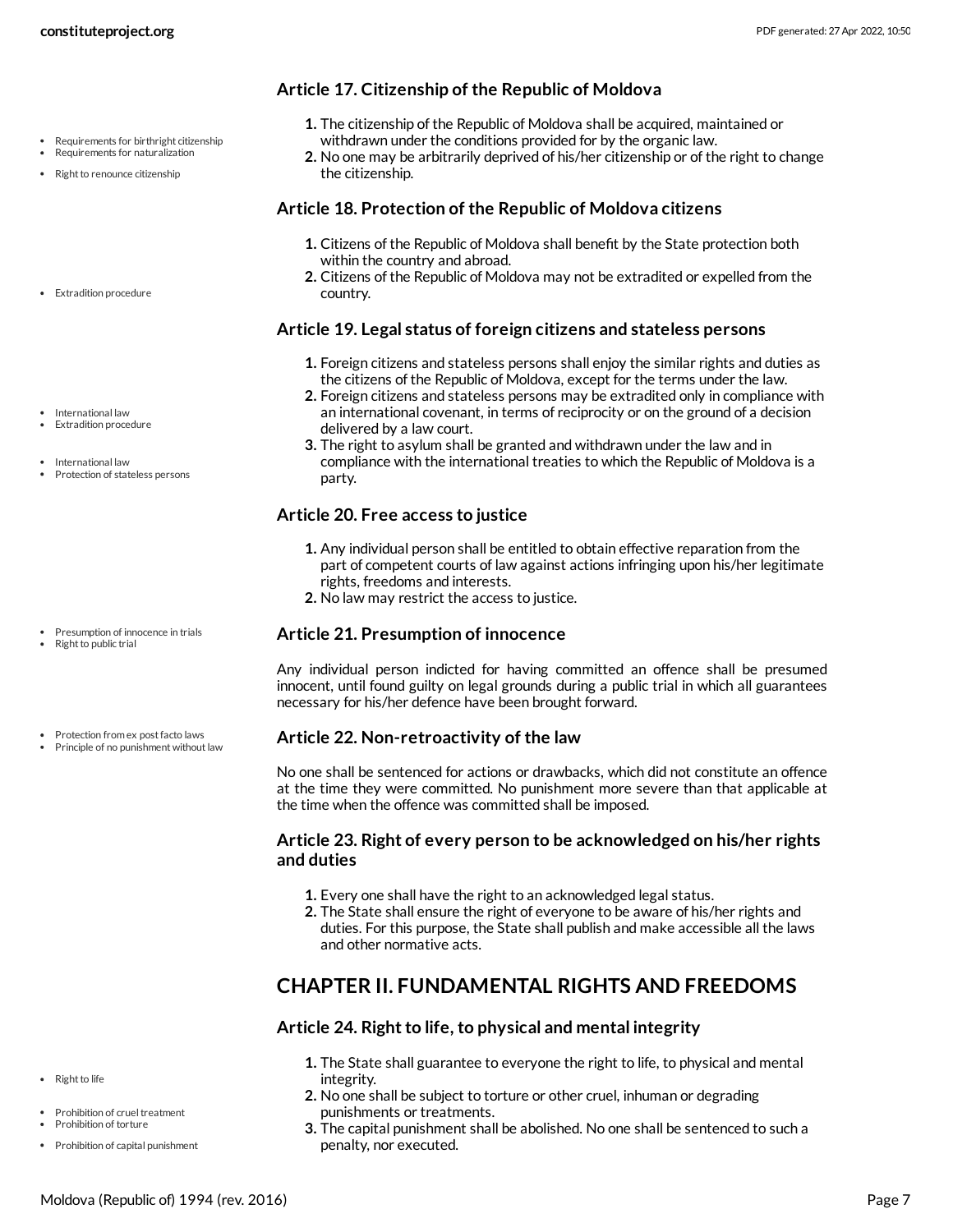<span id="page-7-1"></span>**Article 25. Individual freedom and security of person 1.** Individual freedom and security of person shall be inviolable. **2.** Search, detainment in custody or arrest of a person shall be allowed only in cases and pursuant to the procedure foreseen by the law. **3.** The period of detention in custody may not exceed 72 hours. **4.** Arrest shall be made under a warrant issued by a judge for a period of 30 days at the most. The arrested person may lodge a complaint with a hierarchically superior court of law on the legality of the warrant, under the terms of law. The term of detention may be extended, under the law, only by the judge or court of law to 12 months at the most. **5.** The detained in custody or arrested person shall be informed without delay on the reasons of his/her detention or arrest, and notified of the charges against him/her, as soon as possible; the notification of the charges shall be made only in the presence of a lawyer, either chosen by the defendant or appointed ex officio. **6.** The release of the detained or arrested person shall be mandatory, if the reasons of his/her detention or arrest have been eliminated. • Protection from uniustified restraint • Right to counsel

### **Article 26. Right to defence**

- **1.** The right to defence shall be guaranteed.
- **2.** Everyone shall be entitled to respond independently by appropriate legitimate means to an infringement of his/her rights and freedoms.
- **3.** Throughout the trial the parties shall have the right to be assisted by a lawyer, either chosen or appointed ex officio.
- **4.** Any interference with the activity of the persons carrying out the defence within legally established limits shall be punishable by law.

### <span id="page-7-0"></span>**Article 27. Right of free movement**

- **1.** The right of free movement throughout the country shall be guaranteed.
- **2.** Every citizen of the Republic of Moldova shall be guaranteed the right to settle his/her domicile or place of residence anywhere within the national territory, to travel abroad, to emigrate and to return to the country.

### <span id="page-7-3"></span>**Article 28. Intimate, family and private life**

The State shall respect and protect the intimate, family and private life.

### <span id="page-7-2"></span>**Article 29. Inviolability of domicile**

- **1.** The domicile and place of residence shall be inviolable. No one may enter or remain within the premises of a person's domicile or place of residence without his/her consent.
- **2.** The law shall allow the derogation from the provisions of paragraph (1) under the following circumstances:
	- **a.** for carrying into effect of an arrest warrant or a court sentence;
	- **b.** for forestalling of an imminent danger threatening a person's life, physical integrity and belongings;
	- **c.** for preventing the spreading of an epidemic disease.
- **3.** Searches and investigations on the spot shall be ordered and carried out only under the terms of law.
- **4.** House searches at night shall be forbidden except for the cases of a flagrant misdemeanour.

### <span id="page-7-4"></span>**Article 30. Privacy of correspondence**

- **1.** The State shall ensure the privacy of letters, telegrams and other postal despatches, as well as of telephone calls and other legal means of communication.
- **2.** The law shall allow the derogation from the provisions of paragraph (1) in cases the latter is required in the interests of national security, state economic welfare, public order and offence prevention.

• Right to counsel

• Freedom of movement

• Right to privacy

Regulation of evidence collection

Right to privacy

- Right to privacy
- Telecommunications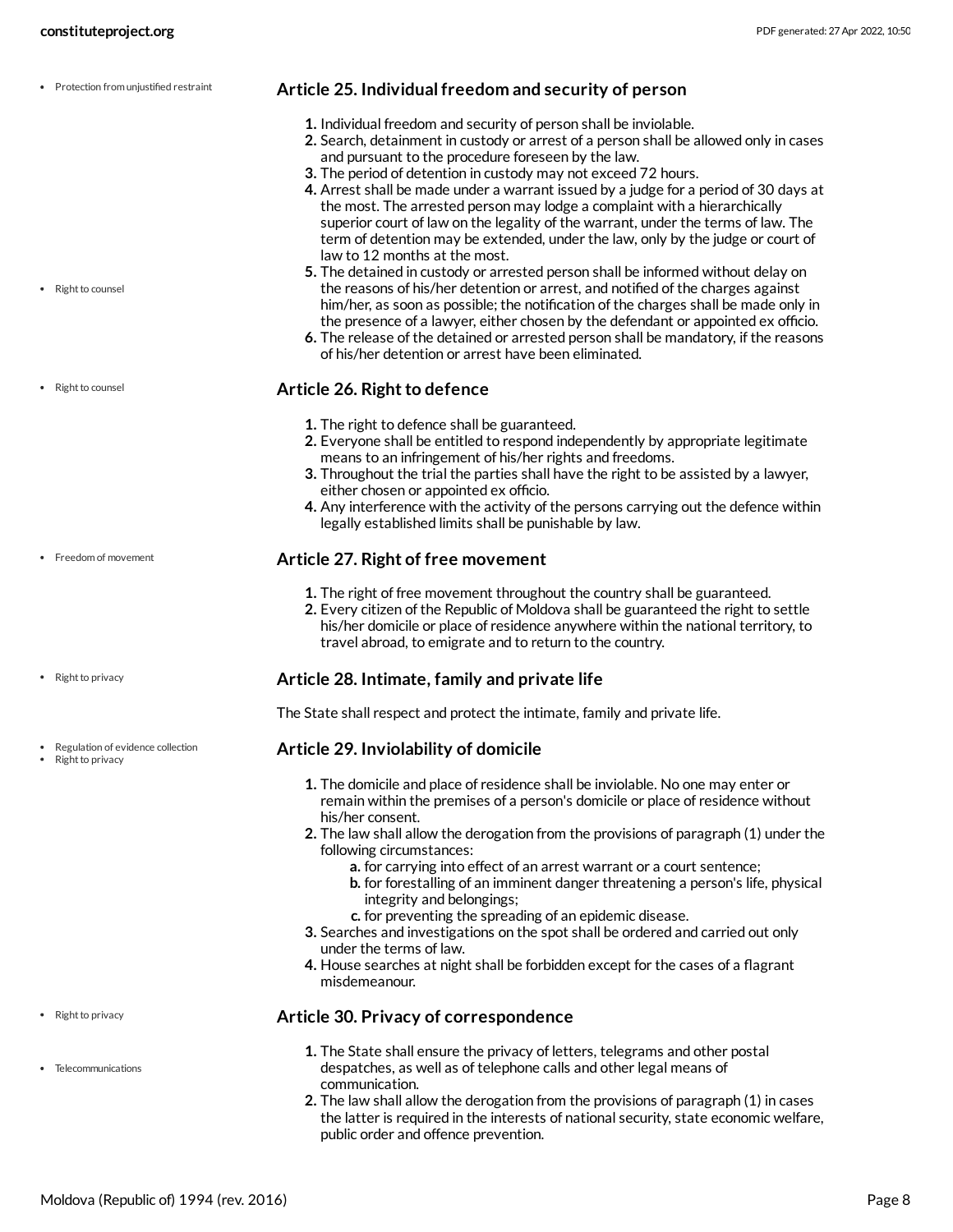• Freedom of opinion/thought/conscience

Freedom of opinion/thought/conscience

Freedom of expression

Human dignity • Right to protect one's reputation

- Reference to art Reference to science
- Provisions for intellectual property
- Reference to science
- Right to culture
- Right to information

- Freedom of press
- Compulsory education
- Free education
- Access to higher education
- <span id="page-8-2"></span>**1.** The freedom of conscience shall be guaranteed and its manifestations should be in a spirit of tolerance and mutual respect.
- **2.** The freedom of religious cults shall be guaranteed and they shall organize themselves and operate according to their own statutes under the rule of law.
- **3.** In the relationships between the religious cults any manifestation of discord shall be forbidden.
- **4.** The religious worships shall be autonomous, independent from the State and shall enjoy the latter's support, including by facilitating the religious assistance in the army, hospitals, penitentiaries, nursing homes and orphanages.

### <span id="page-8-1"></span>**Article 32. Freedom of opinion and expression**

- **1.** Every citizen shall be guaranteed the freedom of thought and opinion, as well as the freedom of expression in public by way of word, image or any other means possible.
- **2.** The freedom of expression may not prejudice the honour, dignity or the right of the other person to hold his/her own viewpoint.
- **3.** The law shall forbid and prosecute all actions aimed at denying and slandering of the State and people, the instigation to sedition, war of aggression, national, racial or religious hatred, the incitement to discrimination, territorial separatism, public violence, or other manifestations encroaching upon the constitutional regime.

### <span id="page-8-4"></span>**Article 33. Freedom of creation**

- **1.** The freedom of the artistic and scientific creation shall be guaranteed. The creation whatsoever shall not be subject to censorship.
- **2.** The right of citizens to intellectual property, their material and moral interests related to various types of intellectual creation shall be protected by law.
- **3.** The State shall contribute to the preservation, development and propagation of national and world achievements in culture and science.

### <span id="page-8-3"></span>**Article 34. Right of access to information**

- **1.** The right of a person to have access to any kind of information of public interest shall not be curtailed.
- **2.** Public authorities, pursuant to their assigned competence, shall be compelled to ensure that citizens are correctly informed both on public affairs and issues of personal interest.
- **3.** The right of access to information may not prejudice either the measures of citizens' protection or the national security.
- **4.** The state and private mass-media means shall be bound to provide the correct information to the public opinion.
- **5.** The public mass-media means shall not be subject to censorship.

### <span id="page-8-0"></span>**Article 35. Right to education**

- **1.** The right to education shall be put into effect by the compulsory comprehensive school system, lyceum education (secondary school) and vocational training, as well as the higher education system, and other forms of instruction and knowledge improvement.
- **2.** The State shall ensure, under the law, the right of anyone to choose the language in which the teaching and training are to be performed.
- **3.** The study of the official language shall be ensured within all types of educational institutions.
- **4.** The state education system shall be free.
- **5.** The educational institutions, including those not financed by the State, shall be set up and operate under the rule of law.
- **6.** Higher education institutions shall enjoy the right to autonomy.
- **7.** The state lyceum, vocational and higher education system shall be accessible to everyone on the basis of personal merits.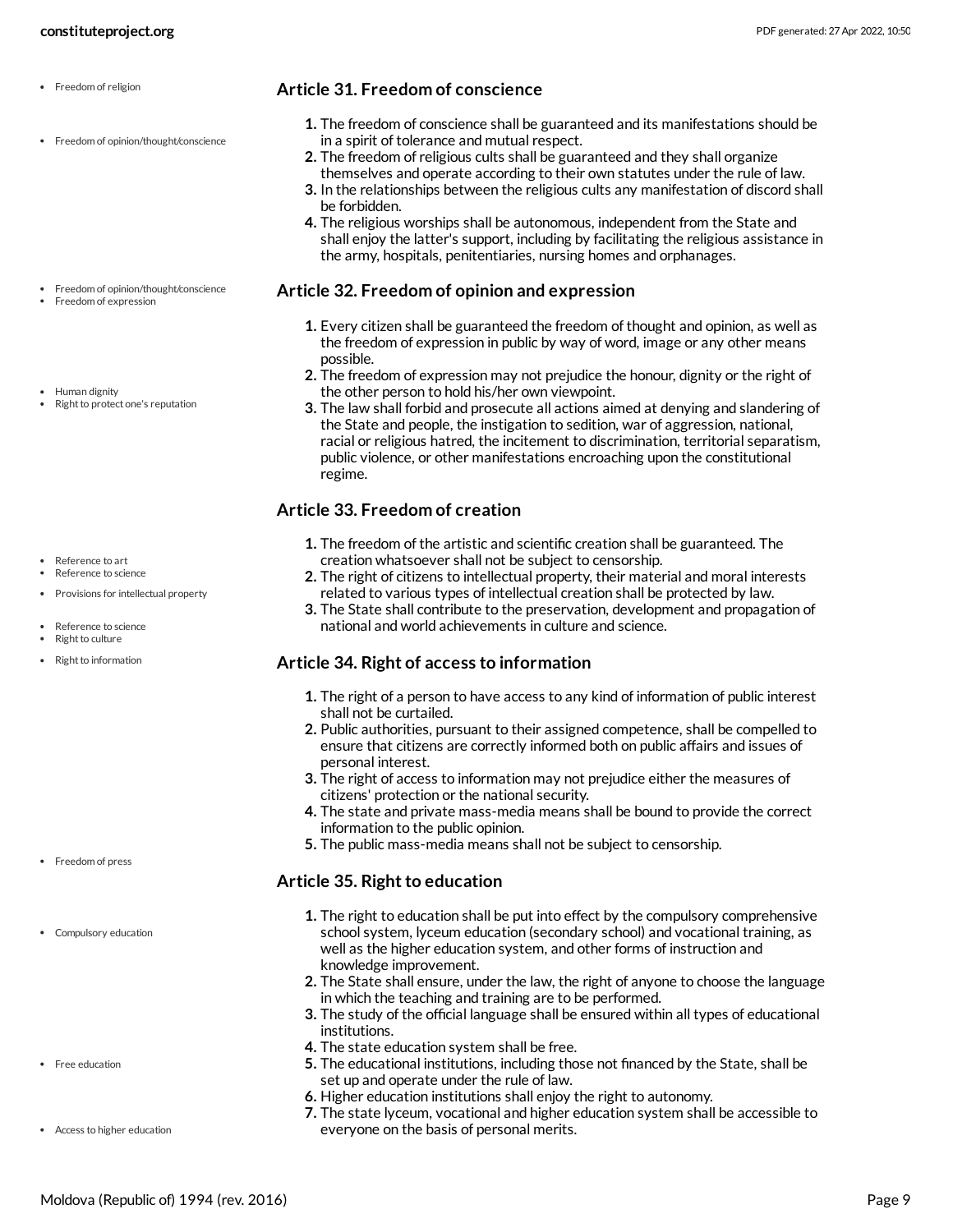- **8.** The State shall ascertain, under the law, the freedom of religious education. The State education system shall be of a lay nature.
- **9.** The priority right to choose an appropriate field of instruction for the children lies with their parents.

• Right to health care

- 
- Protection of environment

- Claim of universal suffrage
- Secret ballot
- Restrictions on voting

• Freedom of assembly

- Right to form political parties
- Freedom of association
- Prohibited political parties

Prohibited political parties

- 
- 

### <span id="page-9-4"></span>**Article 36. Right to health protection**

- **1.** The right to health protection shall be guaranteed.
- **2.** The minimum health insurance provided by the State shall be free.
- **3.** The structure of the national system of medical assistance and the necessary means aimed at protecting the individual physical and mental health shall be provided for by organic law.

### <span id="page-9-3"></span>**Article** 37. Right to a healthy environment

- **1.** Every human being shall have the right to live in an ecologically safe and healthy environment, to consume healthy food products and to use harmless household appliances.
- **2.** The State shall guarantee to anyone the right of free access and dissemination of the truthful information related to the environment state, living and working conditions, and the quality of food products and household appliances.
- **3.** Concealment or forgery of the information regarding the factors detrimental to human health shall be prohibited by law.
- **4.** Natural and legal entities shall be held liable for the damages caused to a person's health and property due to ecological trespasses.

### <span id="page-9-0"></span>**Article** 38. Right to vote and right to stand for election

- **1.** The people's will shall constitute the basis of the State power. This will is expressed by free elections periodically conducted and based on universal, equal, direct, secret and freely expressed suffrage.
- **2.** Except for the persons banned from voting by law, all citizens of the Republic of Moldova having attained the age of 18, including by the day of election, shall be entitled to vote.
- **3.** The right to stand for election shall be guaranteed, under the law, to all citizens of the Republic of Moldova enjoying the right to vote.

### **Article 39. Right of administering**

- **1.** Citizens of the Republic of Moldova shall benefit by the right to take part in the administration of public affairs, either directly or through their representatives.
- **2.** The access to a public office shall be guaranteed by law to any citizen of the Republic of Moldova.

### <span id="page-9-1"></span>**Article 40. Freedom of assembly**

Meetings, demonstrations, rallies, processions or any other assembly shall be free and may be organized and conducted only peacefully and without the use of any weapon whatsoever.

### <span id="page-9-2"></span>**Article 41. Freedom of parties and other socio-political organisations**

- **1.** All citizens shall be free to associate in parties and other socio-political organizations. These organizations shall contribute to the definition and expression of the citizens' political will and take part in the election process under the rule of law.
- **2.** All parties and other socio-political organizations shall be equal before the law.
- **3.** The State shall ensure the protection of the legitimate rights and interests of parties and other socio-political organizations.
- **4.** Parties and other socio-political organizations, which by their objectives or activities, are engaged in fighting against political pluralism, the principles of the state governed by the rule of law, sovereignty, independence and territorial integrity of the Republic of Moldova shall be declared unconstitutional.
- **5.** Secret associations shall be forbidden.
- **6.** The activity of parties consisting of foreign nationals shall be forbidden.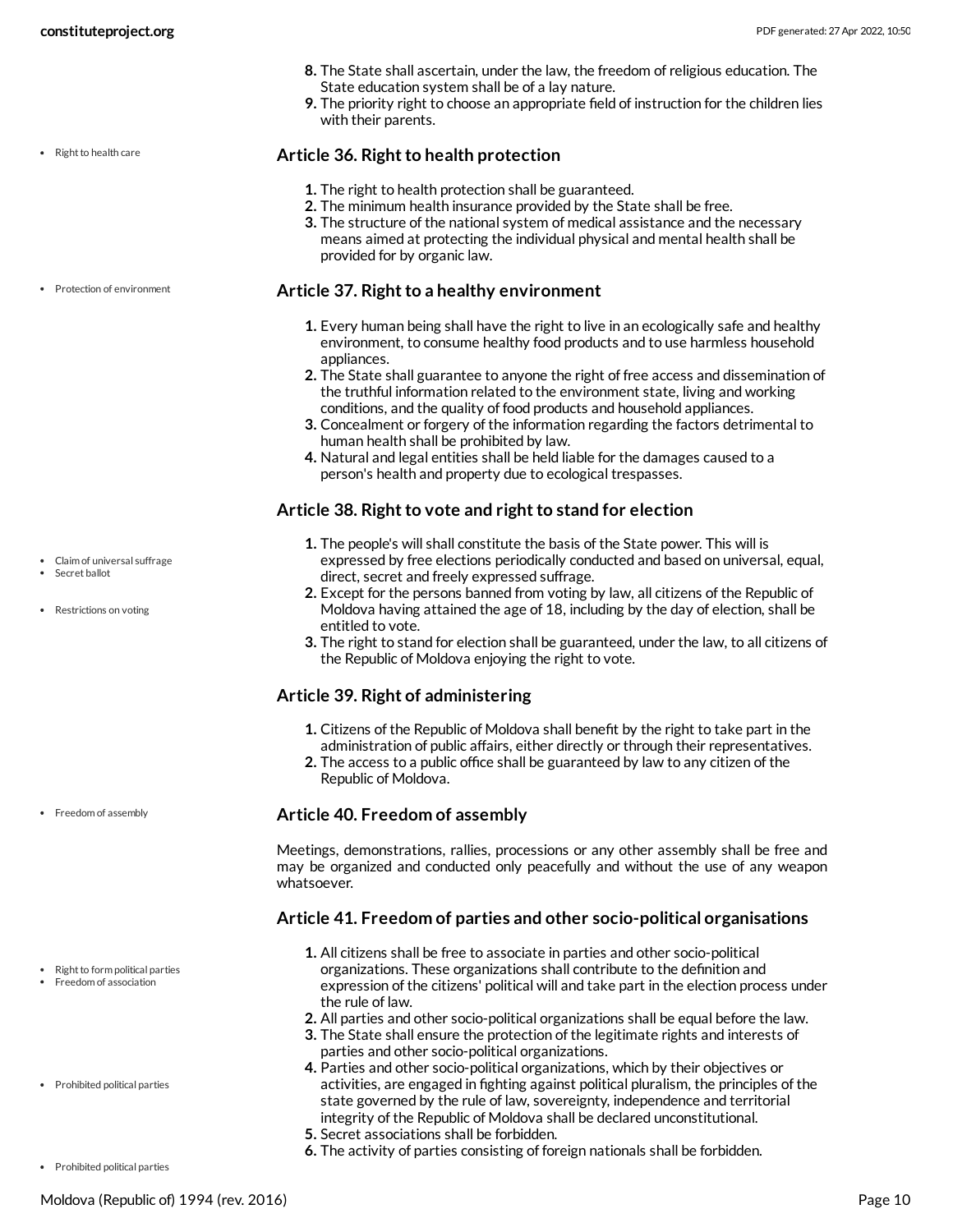• Right to join trade unions

**7.** The organic law shall lay down those public offices whose holders may not join political parties.

### <span id="page-10-4"></span>**Article** 42. Right to set up and join trade-unions

- **1.** Any employee shall enjoy the right to set up and join trade-unions as to defend his/her interests.
- **2.** Trade-unions shall be founded and conduct their activities pursuant to their statutes under the law. They shall contribute to the protection of the employees' professional, economic and social interests.

# <span id="page-10-0"></span>**Article 43. Right to work and labour protection**

- **1.** Every person shall benefit by the right to work, to freely choose his/her profession and workplace, and to equitable and satisfactory working conditions, as well as to the protection against unemployment.
- **2.** All employees shall have the right to social protection of labour. The protecting measures shall bear upon the labour safety and hygiene, working conditions for women and young people, the introduction of a minimum wage per economy, week-ends and annual paid leave, as well as difficult working conditions and other specific situations.
- **3.** The length of the working week shall not exceed 40 hours.
- **4.** The right to hold labour bargaining and the binding nature of collective agreements shall be guaranteed.

### <span id="page-10-1"></span>**Article 44. Prohibition of forced labour**

- **1.** Forced labour shall be prohibited.
- **2.** It shall not be regarded as forced labour:
	- **a.** any service of military character or activities performed in lieu thereof by those who, under the law, are exempted from compulsory military service;
	- **b.** the work of a sentenced person, carried out under normal conditions, during detention or conditional release;
	- **c.** services such as required to deal with calamities or other dangers, as well as those which are part of normal civil obligations, as foreseen by law.

# <span id="page-10-5"></span>**Article 45. Right to strike**

- **1.** The right to strike shall be acknowledged. Strikes may be unleashed only with the view of protection the employees' professional interests of economic and social nature.
- **2.** The law shall set forth conditions governing the exercise of the right to strike, as well as the responsibility for illegal unleash of the strikes.

# <span id="page-10-2"></span>**Article** 46. Right to private property and its protection

- **1.** The right to possess private property and the debts incurred by the State shall be guaranteed.
- **2.** No one may be expropriated unless for a matter of public utility, established, under the law, against a fair and previously determined compensation.
- **3.** No assets legally acquired may be seized. The legal nature of the assets' acquirement shall be presumed.
- **4.** Goods intended for, used or resulted from misdemeanours or offences shall be seized only under the law.
- **5.** The right to hold private property shall coerce to the observance of duties as regarding the environment protection and maintenance of good neighbourhood, as well as other tasks incumbent upon the owner, under the law.
- **6.** The right to inherit private property shall be guaranteed.

# <span id="page-10-3"></span>**Article** 47. Right to social assistance and protection

**1.** The State shall be bound to take actions aimed at ensuring to every person and to his/her family a decent standard of living, health protection and welfare including food, clothing, shelter, medical care, and the necessary social services.

- Right to choose occupation
- Right to safe work environment Right to work
- 
- Limits on employment of children Right to safe work environment
- Right to rest and leisure
- Right to rest and leisure
- Prohibition of slavery
- Right to conscientious objection
- Right to strike

- Right to own property
- Protection from expropriation
- Protection of environment
- Right to transfer property
- Right to shelter
- Right to health care
- Right to reasonable standard of living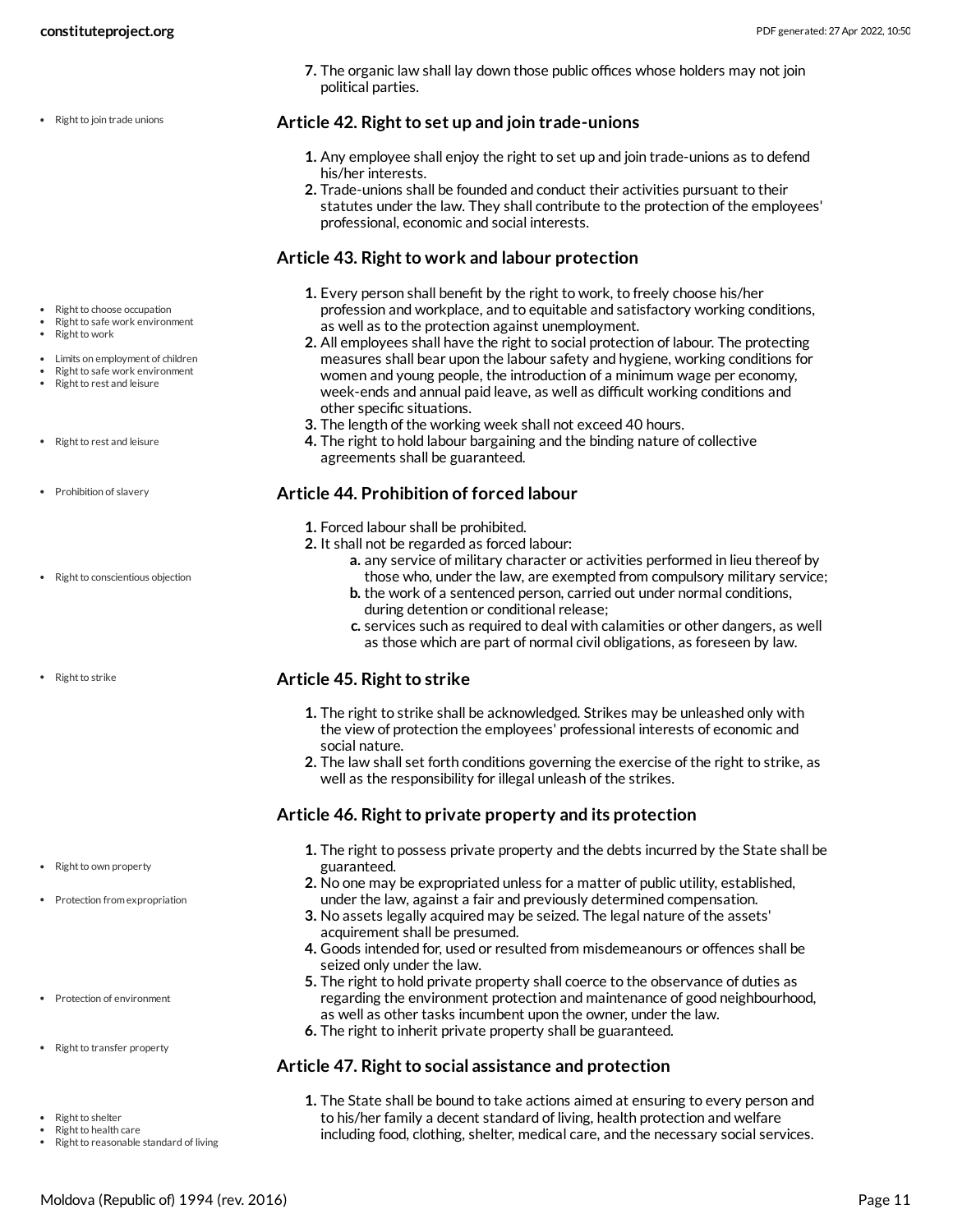- State support for the disabled
- State support for the elderly
- State support for the unemployed
- Right to found a family
- Regulation of marriage
- Provision for matrimonial equality
- Regulation of marriage
- Right to found a family
- State support for children
- State support for children
- State support for children
- Rights of children

- Limits on employment of children
- State support for the disabled

• Right of petition

Ultra-vires administrative actions

**2.** All citizens shall have the right to be socially secured in case of: unemployment, disease, disability, widowhood, old age or other cases of loss of the subsistence means, due to certain circumstances beyond their control.

### <span id="page-11-2"></span>**Article 48. Family**

- **1.** The family shall represent the natural and fundamental factor of the society, and shall enjoy the State and society protection.
- **2.** The family shall be founded on a freely consented marriage between a husband and wife, on their full equality in rights and the parents' right and obligation to ensure their children's upbringing, education and training.
- **3.** The law shall lay down the conditions under which a marriage shall be concluded, terminated or annulled.
- **4.** Children shall pledge to take care of their parents and support them in need.

### <span id="page-11-4"></span>**Article 49. Protection of family and orphaned children**

- **1.** The State shall facilitate, by economic and other such actions, the formation of a family, and the fulfilment of its assigned obligations.
- **2.** The State shall protect the motherhood, children and young people, by fostering the development of the required institutions.
- **3.** All the concerns aimed at maintaining, upbringing and educating the orphaned children and those deprived of parental care shall be devolved to the State and society. The State shall promote and support the charitable activities for the benefit of these children.

### <span id="page-11-0"></span>**Article 50. Protection of mothers, children and young people**

- **1.** Mothers and children shall benefit by special assistance and protection. All the children, including those born out of wedlock, shall enjoy the same social protection.
- **2.** Children and young people shall enjoy a special form of assistance in the pursuit of their rights.
- **3.** The State shall grant the necessary allowances for children and benefits required for the care of sick or disabled children. Other forms of social assistance for children and young people shall be provided for by law.
- **4.** The exploitation of minors and their involvement in activities, which might be injurious to their health, moral conduct, or endanger their life or proper development shall be forbidden.
- **5.** Public authorities shall be bound to secure appropriate conditions enabling young people to freely take part in the social, economic, cultural and sporting life of the country.

### <span id="page-11-5"></span>**Article 51. Protection of disabled persons**

- **1.** The disabled persons shall enjoy special protection from the whole of society. The State shall ensure normal conditions for medical treatment and rehabilitation, education, training and social integration of disabled persons.
- **2.** No one can be subdued to the forced medical treatment unless for the cases foreseen by law.

### <span id="page-11-3"></span>**Article 52. Right to lodge petitions**

- **1.** All citizens shall be entitled to refer to public authorities by way of petitions formulated only on behalf of the signatories.
- **2.** Legally established organizations shall have the right to lodge petitions exclusively on behalf of the bodies they represent.

### <span id="page-11-1"></span>**Article 53. Right of the person prejudiced by a public authority**

**1.** Any person prejudiced in any of his/her rights by a public authority through an administrative act or failure to solve a complaint within the legal term, shall be entitled to obtain the acknowledgement of the claimed right, cancellation of the act and payment of damages.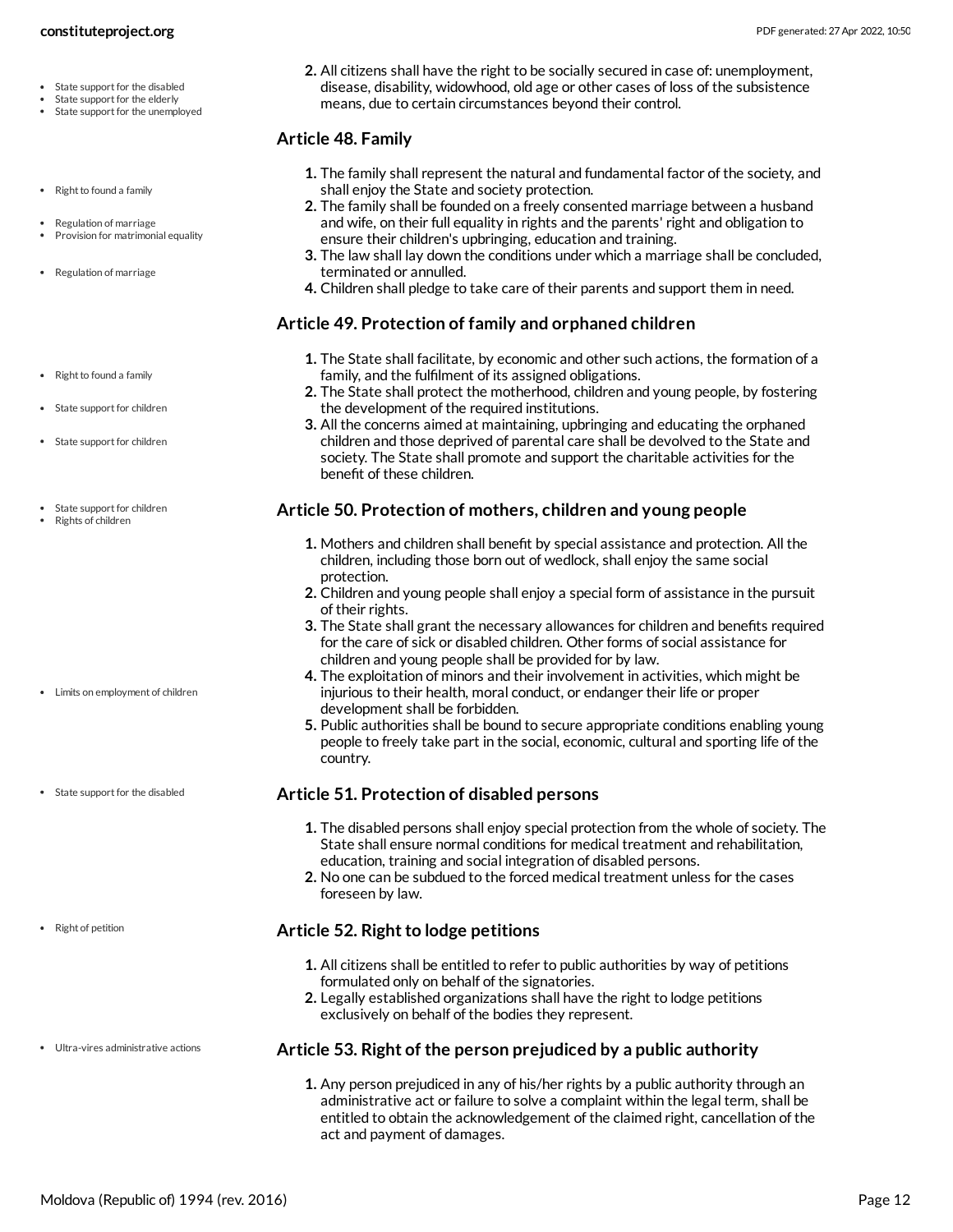- Protection from false imprisonment
	-
- International law
- Customary international law

Duty to serve in the military

Duty to pay taxes

Protection of environment

**2.** The State shall be under patrimonial liability, as foreseen by law, for any prejudice caused through errors committed in criminal suits by the investigation bodies and law courts.

### <span id="page-12-3"></span>**Article 54. Restriction on the exercise of certain rights or freedoms**

- **1.** In the Republic of Moldova no law may be adopted which might curtail or restrict the fundamental rights and liberties of the person and citizen.
- **2.** The pursuit of the rights and freedoms may not be subdued to other restrictions unless for those provided for by the law, which are in compliance with the unanimously recognized norms of the international law and are requested in such cases as: the defence of national security, territorial integrity, economic welfare of the State, public order, with the view to prevent the mass revolt and felonies, protect other persons' rights, liberties and dignity, impede the disclosure of confidential information or guarantee the power and impartiality of justice.
- **3.** The provisions under paragraph (2) shall not allow the restrictions of the rights sanctioned in Articles 20-24.
- **4.** The restriction enforced must be proportional to the situation that caused it and may not affect the existence of that right or liberty.

# <span id="page-12-0"></span>**CHAPTER III. FUNDAMENTAL DUTIES**

### **Article 55. Exercise of rights and freedoms**

Any person shall exercise his/her constitutional rights and freedoms in good faith, without any infringement of the rights and liberties of the others.

### **Article 56. Devotedness towards the country**

- **1.** Devotedness towards the country shall be sacred.
- **2.** Citizens holding public offices, as well as military persons shall be held responsible for loyal fulfilment of the obligations they are bound to, and in cases foreseen by law, they shall take the oath as requested.

### <span id="page-12-5"></span>**Article 57. Defence of the Motherland**

- **1.** The defence of the motherland shall represent a sacred right and duty of each citizen.
- **2.** The military service shall be performed within the armed forces intended to national and borders defence, as well as to the maintenance of public order under the law.

### <span id="page-12-4"></span>**Article 58. Financial contributions**

- **1.** Citizens shall be under the obligation to contribute, by duties and taxes, to public expenditures.
- **2.** The legal taxation system must ensure a fair distribution of the tax burdens.
- **3.** Any other dues shall be prohibited, save for those determined by law.

### <span id="page-12-6"></span>**Article 59. Protection of the environment and monuments**

The protection of environment and the preservation of historical and cultural monuments shall represent a duty ascribed to each citizen.

# <span id="page-12-1"></span>**TITLE III. PUBLIC AUTHORITIES**

# <span id="page-12-2"></span>**CHAPTER IV. PARLIAMENT**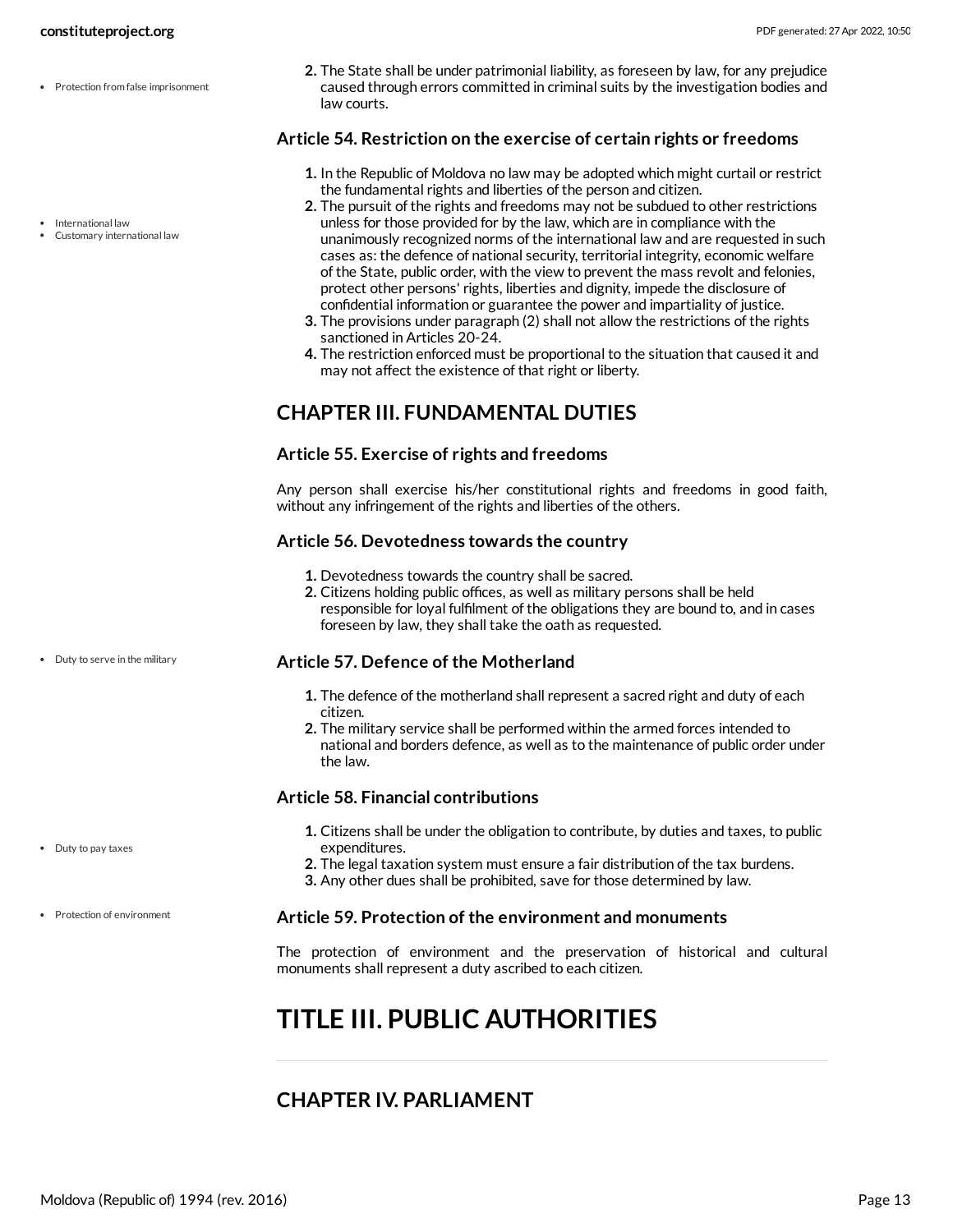- Structure of legislative chamber(s)
- Size of first chamber
- First chamber selection
- Secret ballot
- Claim of universal suffrage
- Scheduling of elections
- Constitutional court powers Electoral commission

- Emergency provisions
- Term length for first chamber

Leader of first chamber

Public or private sessions

Referenda

**SECTION I. Organisation and functioning**

### <span id="page-13-6"></span>**Article 60. Parliament- the supreme representative and legislative authority**

- **1.** Parliament shall be the supreme representative body of the people and the sole legislative authority of the State in the Republic of Moldova.
- **2.** Parliament shall consist of 101 members.

### <span id="page-13-0"></span>**Article 61. Election of the Parliament**

- **1.** The members of Parliament shall be elected by universal, equal, direct, secret and freely expressed suffrage.
- **2.** The manner of organization and unfolding of elections shall be established by organic law.
- **3.** The election of the Parliament members shall be held not later than 3 months following the mandate expiration or the dissolution of the previous Parliament.

### <span id="page-13-1"></span>**Article 62. Validation of mandate of the Parliament member**

Upon the proposal submitted by the Central Electoral Commission, the Constitutional Court shall rule on the validation or invalidation of the mandate of Parliament member, whenever electoral legislation has been transgressed.

# <span id="page-13-3"></span>**Article 63. Term of office**

- **1.** The Parliament shall be elected for a 4-year term of office, which may be extended by an organic law, in the event of war or national calamity.
- **2.** Parliament shall be convened in session upon the summons of the President of the Republic of Moldova within 30 days at the most from the election date.
- **3.** The mandate of the Parliament shall be prolonged until the legal assembly of the newly elected structure. During this period no amendment may be brought to the Constitution, and no organic law may be adopted, amended or abrogated.
- **4.** The draft laws or legislative initiatives inserted in the agenda of the previous Parliament shall be dealt upon by the new structure of the Parliament.

# <span id="page-13-4"></span>**Article 64. Internal organisation**

- **1.** The structure, organization and functioning of the Parliament shall be laid down in its internal regulations. The financial resources of the Parliament shall be foreseen in the budget endorsed by the latter.
- **2.** The Speaker of the Parliament shall be elected by secret ballot based on the majority vote of members elected for the tenure of the Parliament mandate. The Speaker may be revoked any time by secret vote by the Parliament based on a majority vote of at least two-thirds of all its members.
- **3.** Deputy Speakers shall be elected upon the proposal of the Speaker of the Parliament following the consultations of the parliamentary fractions.

# <span id="page-13-5"></span>**Article 65. Open nature of the sessions**

- **1.** The sessions of the Parliament shall be held in public.
- **2.** The Parliament may decide that certain sessions are to be held in camera.

# **Article 66. Basic powers**

<span id="page-13-2"></span>The Parliament shall be vested the following basic powers:

- **a.** to pass laws, decisions and motions;
- **b.** to declare the conduct of referenda;
- **c.** to provide legislative interpretations and to ensure the unity of the legislative regulations throughout the country;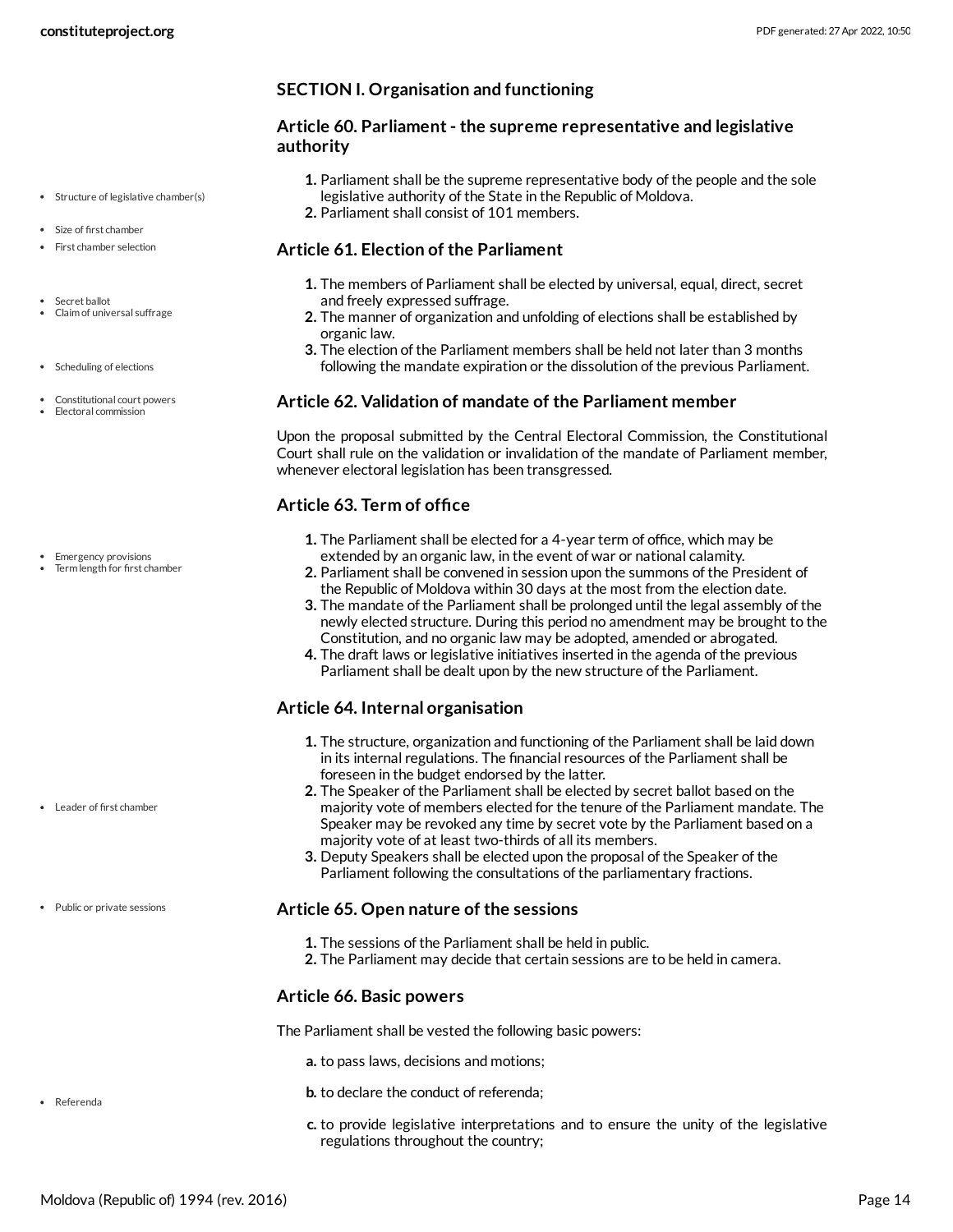• International law • Treaty ratification

- **d.** to approve the main directions of the internal and external policy of the State;
- **e.** to approve the state military doctrine;
- **f.** to exercise parliamentary control over the executive power in the manners and within the limits provided for by the Constitution;
- **g.** to ratify, terminate, suspend and repeal the action of the international treaties concluded by the Republic of Moldova;
- **h.** to approve the State budget and to exercise the control over it;
- **i.** to exercise the supervision over the allocation of the State loans, economic aid or any other such matters granted to foreign countries, the conclusion of agreements concerning the State loans and credits obtained from foreign sources;
- **j.** to elect and nominate State officials as foreseen by law;
- **k.** to approve the orders and medals of the Republic of Moldova;
- **l.** to declare partial or general mobilization of the armed forces;
- **m.** to declare the state of national emergency, martial law, and war;
- **n.** to initiate investigations and hearings concerning any matters touching upon the interests of society;
- **o.** to suspend the activity of the bodies of local public administration under the law;
- **p.** to pass acts on amnesty;
- **q.** to carry out other powers as provided for by the Constitution and laws.

### <span id="page-14-0"></span>**Article 67. Parliament sessions**

- **1.** Parliament shall be called in two ordinary sessions per year. The first session shall start in February and may not go beyond the end of July. The second session shall start in September and may not go beyond the end of December.
- **2.** Parliament may also meet in extraordinary or special sessions, upon the request of the President of the Republic of Moldova, the Speaker of Parliament or a third of its members.

### **SECTION II. Status of the Parliament members**

### **Article 68. Representative mandate**

- **1.** In the exercise of their mandate, the Parliament members shall be in the service of the people.
- **2.** Any imperative mandate shall be deemed null and void.

### **Article 69. Mandate of the Parliament members**

- **1.** The members of Parliament shall enter upon the exercise of their mandate under the condition of prior validation.
- **2.** The office of the Parliament member shall cease at the date of legal assembly of the newly elected Parliament, on his/her resignation, mandate withdrawal, incompatibility or demise.

### <span id="page-14-1"></span>**Article 70. Incompatibilities and immunities**

- **1.** The office of the Parliament member shall be incompatible with the holding of
- any other remunerated position, except for didactic and scientific activities.
- **2.** Other possible incompatibilities shall be established by organic law.
- **3.** The Parliament member may not be apprehended, arrested, searched or sued at law, except for the cases of flagrant misdemeanour, without the prior consent of
- Designation of commander in chief
- Power to declare/approve war
- Emergency provisions Legislative oversight of the executive

- Length of legislative sessions
- Extraordinary legislative sessions

- Reference to science Outside professions of legislators
- Immunity of legislators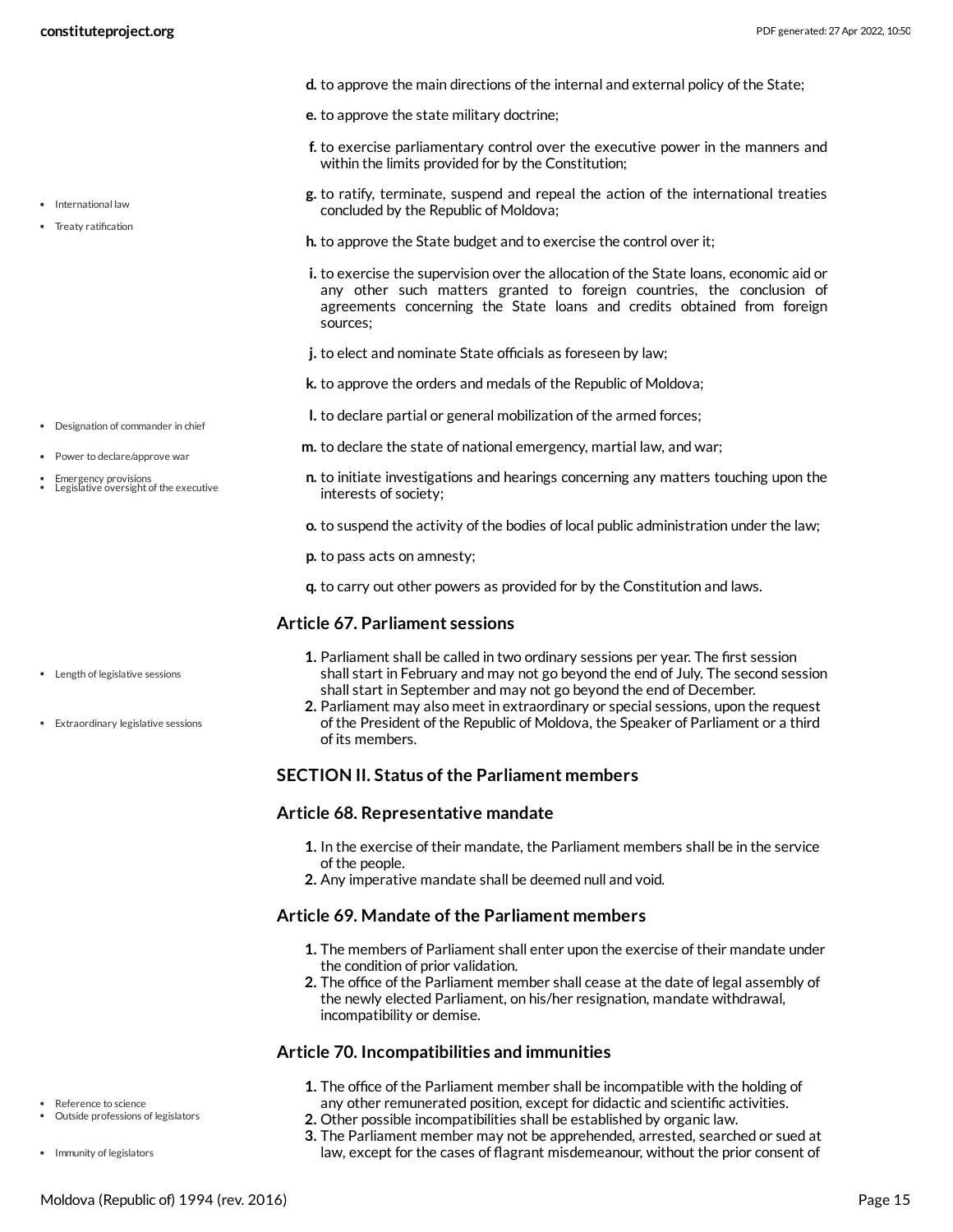• Immunity of legislators

**3.** the Parliament and after hearing of the member in question.

### <span id="page-15-1"></span>**Article 71. Independence of opinion**

The Parliament members may not be prosecuted or held legally responsible for their votes or opinions expressed in the exercise of their mandate.

### **SECTION III. Legislation**

### <span id="page-15-0"></span>**Article 72. Categories of laws**

- **1.** Parliament shall be endowed to pass constitutional, organic and ordinary laws.
- **2.** Constitutional laws are aimed at revising the Constitution.
- **3.** The organic law shall govern:
	- **a.** the electoral system;
		- **b.** the organization and carrying out of referenda;
		- **c.** the organization and functioning of Parliament;
		- **d.** the organization and functioning of Government;
		- **e.** the organization and functioning of the Constitutional Court, the Superior Council of Magistrates, the judiciary and courts of administrative judicature;
		- **f.** the organization of local administration and territory, as well as the general regime on local autonomy;
		- **g.** the organization and functioning of political parties;
		- **h.** the manner of establishing of the exclusive economic zone;
		- **i.** the general legal system on private property and inheritance;
		- **j.** the general system on labour relationships, trades-unions and social protection;
		- **k.** the general organization of the education system;
		- **l.** the general system on religious worships;
		- **m.** the state of national emergency, martial law and war;
		- **n.** the criminal offences, punishments and the manners of their execution,
		- **o.** the granting of amnesty and pardon;
		- **p.** other fields for which, pursuant to the Constitution, it is stipulated the adoption of organic laws;
		- **r.** other fields for which the Parliament recommends the passing of organic laws.
- **4.** The ordinary laws shall intervene in any field of social relationships, except for the spheres regulated by constitutional and organic laws.

### <span id="page-15-2"></span>**Article 73. Legislative initiative**

The right to legislative initiate shall belong to the members of Parliament, the President of the Republic of Moldova, the Government and the People's Assembly of the autonomous territorial-unit of Gagauzia.

### <span id="page-15-3"></span>**Article 74. Passing of laws and decisions**

- **1.** Organic laws shall be passed with the majority vote of the elected members of Parliament, after at least two hearings.
- **2.** Ordinary laws and decisions shall be passed with the majority vote of the present Parliament members.
- **3.** The draft laws submitted by the Government, as well as the legislative initiatives brought forward by the Parliament members accepted by the latter, shall be examined by the Parliament in the manner and following the priorities fixed by the Government, including within the emergency procedure. Other legislative initiatives shall be considered in the established manner.
- **4.** The laws shall be submitted to the President of the Republic of Moldova for promulgation.

### <span id="page-15-4"></span>**Article 75. Referendum**

**1.** Problems of utmost importance confronting the Moldavian society and State shall be resolved by referendum.

Establishment of administrative courts

Subsidiary unit government Initiation of general legislation

Organic laws

Referenda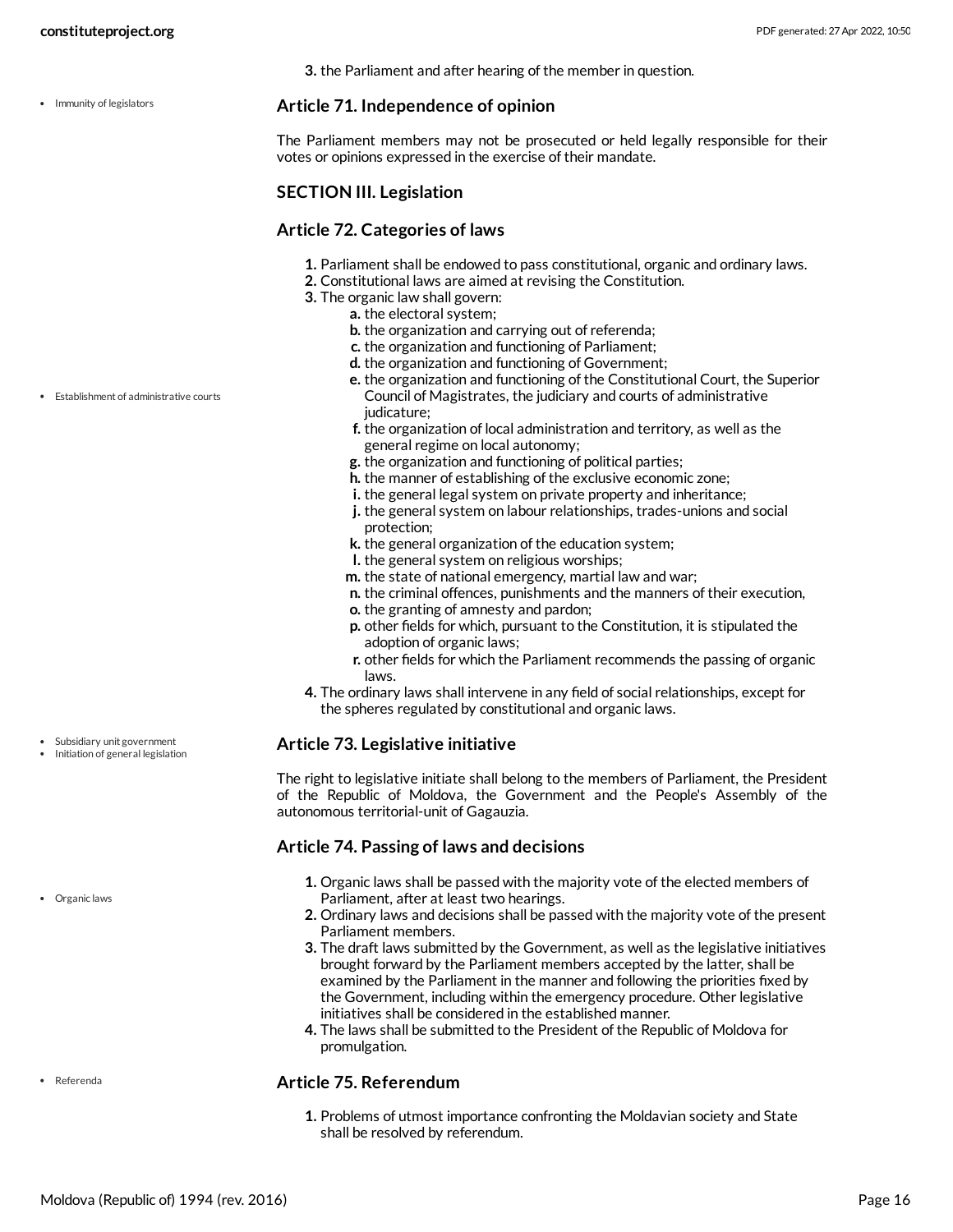**2.** The decisions adopted according to the results of the republican referendum shall have supreme legal power.

### **Article 76. Coming into force of the law**

Laws shall be published in the "Monitorul Oficial" of the Republic of Moldova and shall come into force either at the date of their publication or the date specified in their wording. Unless published, the law is deemed nonexistent.

# <span id="page-16-0"></span>**CHAPTER V. THE PRESIDENT OF THE REPUBLIC OF MOLDOVA**

### <span id="page-16-4"></span>**Article 77. President of the Republic of Moldova - Head of the State**

- **1.** The President of the Republic of Moldova shall be the head of the State.
- **2.** The President of the Republic of Moldova shall represent the State and shall be the guarantor of the national sovereignty and independence, as well as of the territorial unity and integrity of the State.

### <span id="page-16-1"></span>**Article 78. Election of the President**

- **1.** The President of the Republic of Moldova is elected by freely-expressed, universal, equal, direct, and secret suffrage.
- **2.** Any citizen of the Republic of Moldova with the right to vote and over 40 years of age who has been living and has the permanent residence on the territory of the Republic of Moldova for no less than 10 years and speaks the official language may run for the office of President of the Republic of Moldova.
- **3.** The candidate obtaining at least half the votes cast in the presidential election shall be proclaimed as the new President.
- **4.** If after the first ballot no candidate will have obtained the above-mentioned majority of votes, a second ballot shall be held to choose from the first-placed two candidates, in the order of the number of votes cast for them in the first ballot. On condition that the number of the votes cast for him be bigger than the number of the votes cast against him, the candidate obtaining most of the votes cast in the second ballot shall be proclaimed as the new President.
- **6.** The procedure for the election of the President of the Republic of Moldova shall be provided for by organic law.

### <span id="page-16-5"></span>**Article 79. Mandate validation and taking the oath**

- **1.** The Constitutional Court shall validate the result of election for the office of the President of the Republic of Moldova.
- **2.** Within 45 days at the most following the election, the successful candidate whose election has been validated shall take the following oath before the Parliament and the Constitutional Court:

"I solemnly swear to devote all my personal strength and abilities to the prosperity of the Republic of Moldova, to abide by the Constitution and the laws of the country, to defend democracy, fundamental human rights and freedoms, the sovereignty, independence, unity and territorial integrity of Moldova"

### <span id="page-16-2"></span>**Article 80. Term of office**

- **1.** The mandate of the President of the Republic of Moldova shall have a 4-year tenure and shall start on the oath- taking day.
- **2.** The acting President of the Republic of Moldova shall exercise his/her mandate until the newly elected President is sworn in.
- **3.** The mandate of the President of the Republic of Moldova may be prolonged in the event of war or calamity by organic law.
- <span id="page-16-3"></span>**4.** No person may discharge the duties of the President of the Republic of Moldova unless for 2 consecutive mandates at the most.

Name/structure of executive(s)

- Head of state selection
- Claim of universal suffrage
- Secret ballot
- Minimum age of head of state
- Eligibility for head of state

Oaths to abide by constitution

- Head of state term length
- Emergency provisions
- Head of state term limits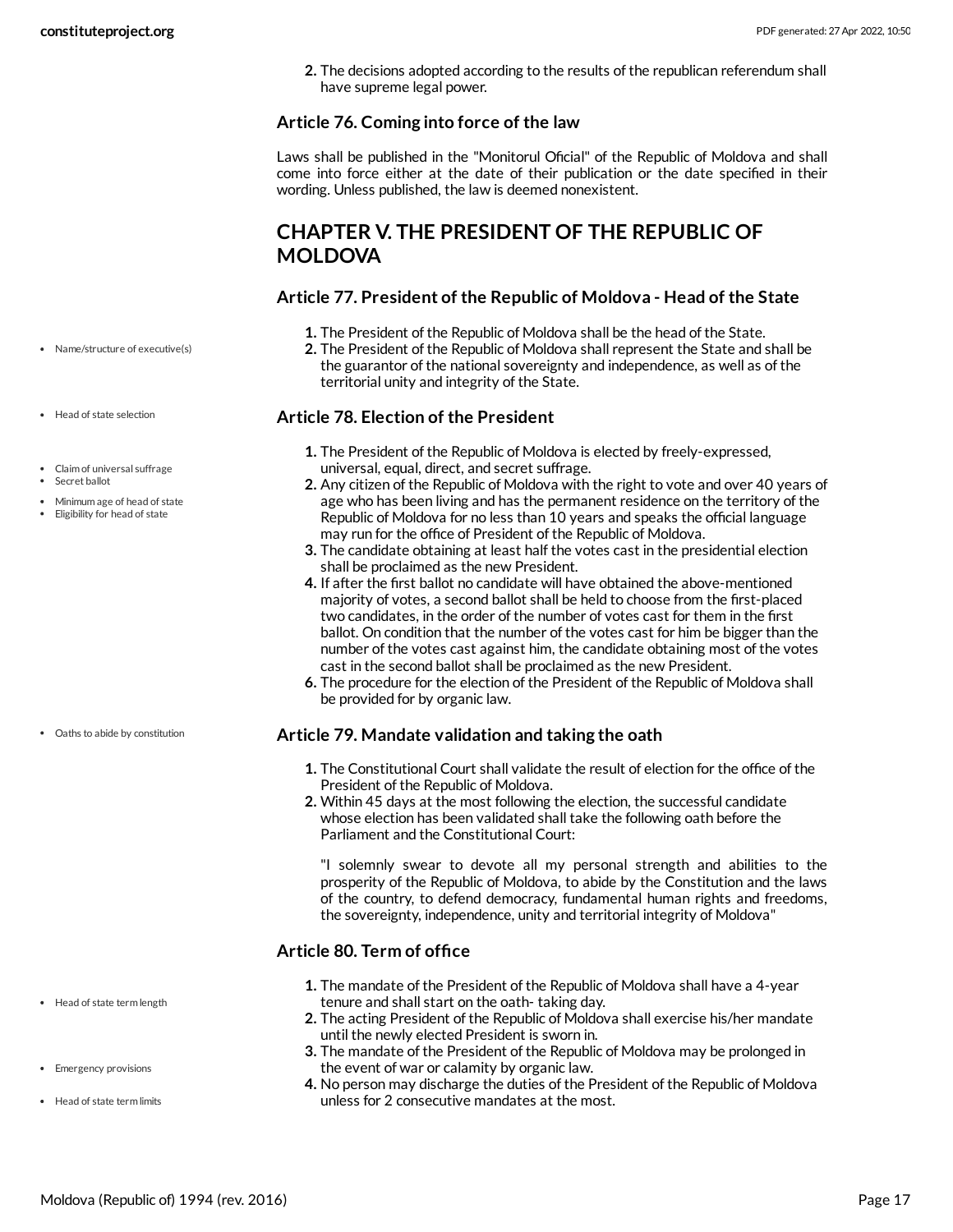- Head of state immunity
- Supreme court powers Head of state removal

### **Article 81. Incompatibilities and immunities**

- **1.** The office of the President of the Republic of Moldova shall be incompatible with the holding of any other remunerated position.
- **2.** The President of the Republic of Moldova shall enjoy immunity. He shall not be held legally liable for the opinions expressed in the exercise of his/her mandate.
- **3.** Based on the majority of at least two-thirds of the vote's cast of its members, the Parliament may decide to indict the President of the Republic of Moldova, in the event the latter commits an offence. The Supreme Court of Justice shall be ascribed the power of prosecution under the law. The President shall be legally removed from office at the date of ultimate delivery of the court sentencing.

### **Article 82**

[has been excluded]

### **Article 83**

[has been excluded]

### **Article 84. Messages**

- **1.** The President of the Republic of Moldova may attend the Parliament working sessions.
- **2.** The President of the Republic of Moldova shall address the Parliament messages related to the main issues of national interest.

### <span id="page-17-1"></span>**Article 85. Dissolution of Parliament**

- **1.** In the event of the impossibility to form the Government or of blocking up the procedure of adopting the laws within 3 months, the President of the Republic of Moldova, following the consultations of the parliamentary fractions, may dissolve the Parliament.
- **2.** The Parliament may be dissolved, if it has not passed the vote of confidence for setting up of the new Government within the term of 45 days from the first presidential request and only after the decline of at least two requests of investiture.
- **3.** The Parliament may be dissolved only once in the course of a year.
- **4.** The Parliament may not be dissolved within the last 6 months of the term of office of the President of the Republic of Moldova nor during a state of emergency, martial law or war.

### <span id="page-17-2"></span>**Article 86. Powers in the field of external policy**

- **1.** The President of the Republic of Moldova shall be empowered to hold official negotiations, to conclude international treaties on behalf of the Republic of Moldova and to submit them, in the established under the law manner and term, to the Parliament for ratification.
- **2.** Upon proposal of the Government, the President of the Republic of Moldova shall accredit and recall the Republic of Moldova's diplomatic representatives, as well as it shall approve the setting up, cancellation or changing of the diplomatic missions' ranking.
- **3.** The President of the Republic of Moldova shall receive the letters of accreditation and of recall of foreign diplomatic envoys in the Republic of Moldova.

### <span id="page-17-0"></span>**Article 87. Powers in the field of national defence**

- **1.** The President of the Republic of Moldova shall be the Commander-in-Chief of the armed forces.
- **2.** Upon prior approval of the Parliament, the President of the Republic of Moldova shall declare partial or general mobilization of the armed forces.
- **3.** In the event of the armed aggression against the country, the President of the Republic of Moldova shall undertake the necessary steps to repulse the

• Emergency provisions

Dismissal of the legislature

- Foreign affairs representative
- Treaty ratification
- International law

Power to declare/approve war

Designation of commander in chief

Moldova (Republic of) 1994 (rev. 2016) Page 18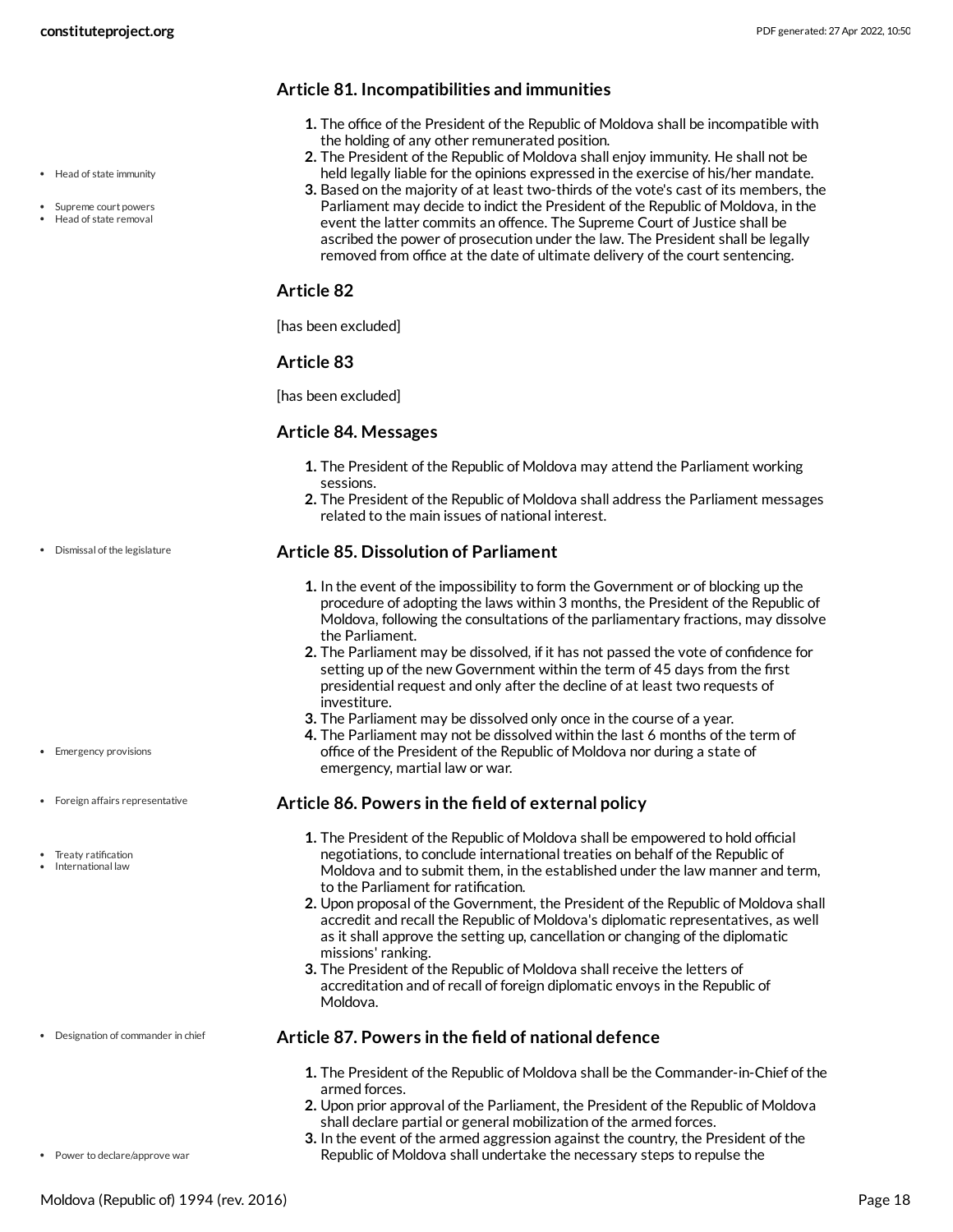• Head of state powers

- **3.** aggression, as well as he shall declare a state of war and acknowledge the Parliament without delay about this state of affairs. Whether the Parliament is not in session, it shall be legally convened within 24 hours from the aggression unleash.
- **4.** The President of the Republic of Moldova may take other due measures as to ensure the national security and public order under the scope and terms of the law.

### <span id="page-18-0"></span>**Article 88. Other powers**

<span id="page-18-3"></span>The President of the Republic of Moldova shall also fulfil the following duties:

- **a.** to award medals and titles of honour,
- **b.** to award supreme military ranks as provided for by the law;
- **c.** to settle the issues on the citizenship of the Republic of Moldova and to grant political asylum;
- **d.** to appoint public officers under the law;
- **e.** to grant individual pardon;
- **f.** to request the citizens of the Republic of Moldova to express their will by way of referendum on matters of national interest;
- **g.** to award diplomatic ranks;
- **h.** to confer superior degrees of qualification to officers holding positions with the prosecuting bodies, courts of law and to other categories of civil servants, under the law;
- **i.** to repeal the acts of the Government which run contrary to the legislation until the delivery of the final judgment of the Constitutional Court;
- **j.** to exercise other powers as foreseen by the law.

### <span id="page-18-1"></span>**Article 89. Suspension from office**

- **1.** In the event the President of the Republic of Moldova commits certain deeds infringing upon the constitutional provisions, he/she shall be dismissed from office by the Parliament based on a majority vote of two-thirds of its members.
- **2.** The motion soliciting the dismissal from office shall be launched by at least onethird of the members and shall be brought to the knowledge of the President without delay. The President may give explanations on the charged deeds before the Parliament and the Constitutional Court.
- **3.** If the motion requesting suspension from office meets with approval, a national referendum shall be organized within 30 days to remove the President from office.

### <span id="page-18-2"></span>**Article 90. Vacancy of the office**

- **1.** The vacancy of office of the President of the Republic of Moldova shall be declared as consequence of expiry of the mandate, resignation, removal from office, definite impossibility of executing his/her functional duties or death.
- **2.** The request for resignation of the President of the Republic of Moldova is brought before the Parliament, which shall express its opinion over it.
- **3.** The impossibility of the President of the Republic of Moldova to exercise his/her duties for more than 60 days shall be confirmed by the Constitutional Court within 30 days from the date of the submission of application.
- **4.** Within 2 months following the date of vacancy of office of the President of the Republic of Moldova, new presidential elections shall be conducted, according to the law.

Power to pardon

Referenda

• Head of state removal

Referenda

• Head of state replacement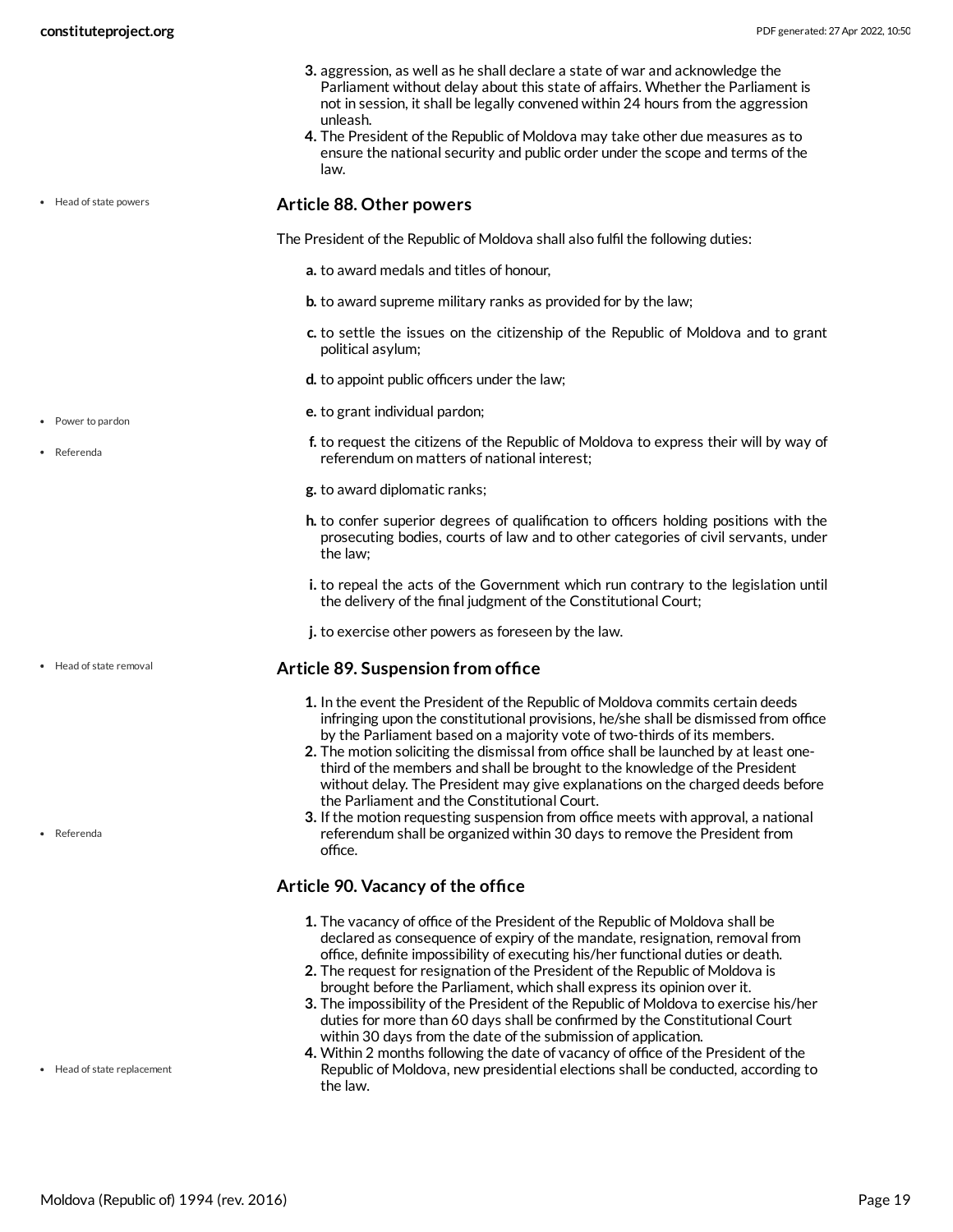### **Article 91. Interim office**

In the event the office of the President of the Republic of Moldova becomes vacant or the President has been dismissed, or finds himself/herself in temporary impossibility to discharge his/her duties, the interim office shall be devolved on the Parliament Speaker or the Prime Minister in the order of priority.

### **Article 92. Responsibility of the interim President**

Should the person acting as interim President of the Republic of Moldova commit grave offences infringing upon the constitutional provisions, Article 89 paragraph (1) and Article 91 shall be applied.

### <span id="page-19-1"></span>**Article 93. Promulgation of laws**

- **1.** The President of the Republic of Moldova shall promulgate the laws.
- **2.** The President of the Republic of Moldova shall be entitled, whenever he has certain objections regarding a law, to submit it within two weeks at the most to the Parliament for reconsideration. In the event the Parliament abides by its previously passed decision, the President shall promulgate the law.

### <span id="page-19-4"></span>**Article 94. Presidential acts**

- **1.** In the exercise of his/her powers, the President of the Republic of Moldova shall issue decrees whose enforcement is mandatory throughout the entire territory of the State. The decrees shall be published in the "Monitorul Oficial" of the Republic of Moldova.
- **2.** The decrees issued by the President in the exercise of his/her powers laid down in Article 86 paragraph (2) and Article 87 paragraph (2), (3) and (4) shall be countersigned by the Prime-Minister.

### **Article 95. Financial resources of the President apparatus, indemnity and other rights**

- **1.** Financial resources of the President apparatus shall be submitted to Parliament for approval and shall be included in the state budget.
- **2.** The indemnity and other rights ascribed to the President shall be established under the law.

# <span id="page-19-0"></span>**CHAPTER VI. GOVERNMENT**

### **Article 96. Role**

- **1.** The Government shall ensure the carrying out of the state internal and external policy and shall exercise the general leadership of the public administration.
- **2.** In the exercise of its prerogatives, the Government shall be guided by its programme of activity endorsed by the Parliament.

### <span id="page-19-3"></span>**Article 97. Structure**

The Government shall consist of a Prime Minister, a First Deputy Minister, Deputy Ministers, Ministers and other members established by organic law.

### <span id="page-19-2"></span>**Article 98. Investiture**

- **1.** The President of the Republic of Moldova shall designate a candidate for the office of Prime Minister after hearing of the parliamentary fractions.
- **2.** The candidate for the office of Prime Minister shall request, within 15 days following the designation, the vote of confidence of the Parliament over the programme of activity and the entire list of the Government members.
- **3.** The Parliament shall debate in session upon both the programme of activity and the list of Government members and shall grant confidence to the Government
- Approval or veto of general legislation
- Veto override procedure
- Head of state decree power

Establishment of cabinet/ministers

Name/structure of executive(s)

• Deputy executive

- Head of government selection
- Cabinet selection Deputy executive
- Deputy executive
- Cabinet selection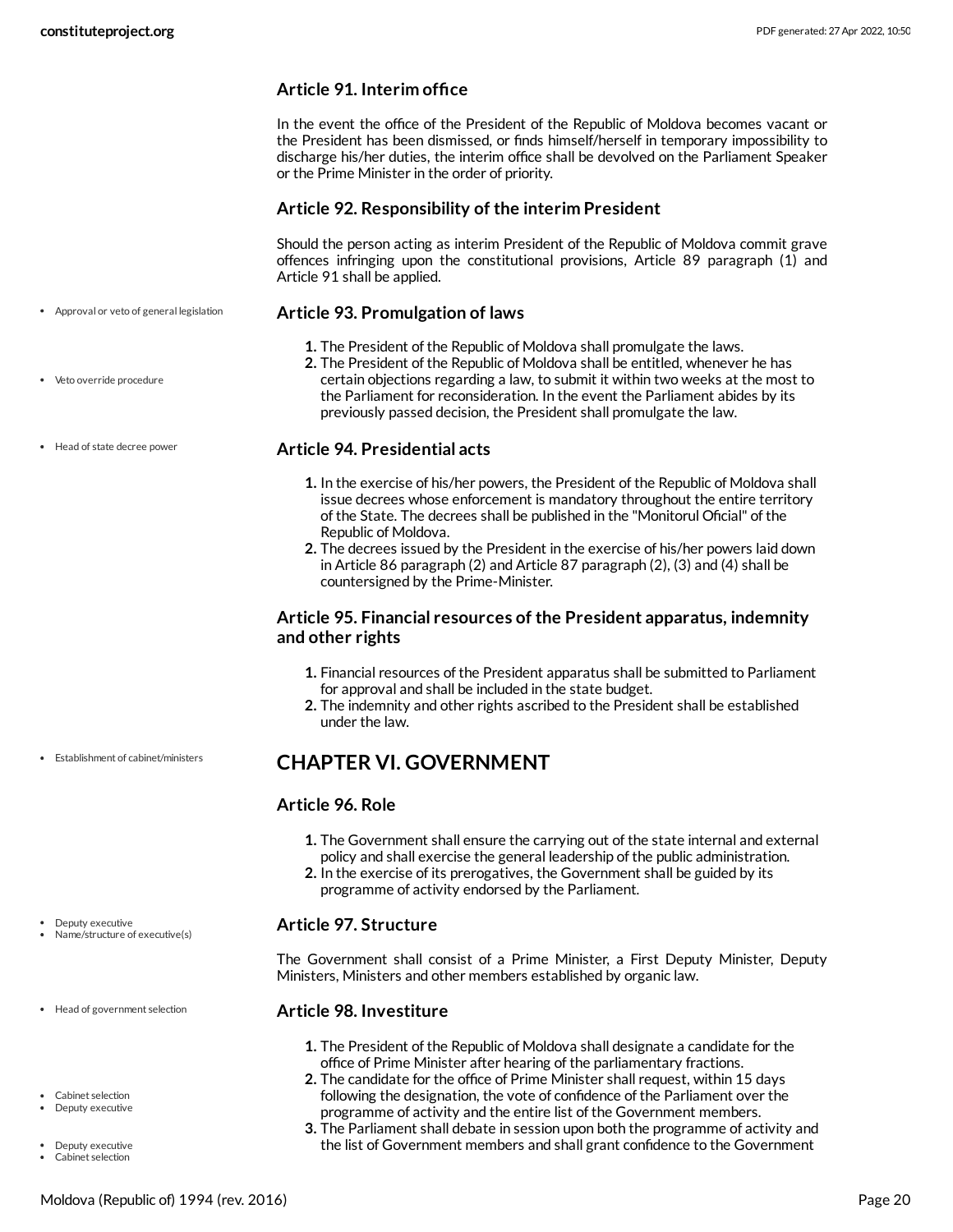- Cabinet selection
- Deputy executive
- Cabinet removal
- Eligibility for cabinet Head of government's role in the legislature
- Head of government removal
- Cabinet removal
- **3.** with the vote of majority of the elected Parliament members.
- **4.** On the basis of the vote of confidence granted by the Parliament, the President of the Republic of Moldova shall appoint the Government.
- **5.** The Government shall enter into the exercise of its powers on the very day of taking the oath by its members before the President Republic of Moldova.
- **6.** In the event of the governmental reshuffle or the vacancy of office, the President of the Republic of Moldova shall revoke and appoint, upon the proposal of the Prime Minister, some Government members.

### <span id="page-20-2"></span>**Article 99. Incompatibilities**

- **1.** The office of the Government member shall be incompatible with the holding of any other remunerated position.
- **2.** Other incompatibilities shall be specified by organic law.

### <span id="page-20-1"></span>**Article 100. Termination of office of the Government member**

The office of the Government member shall cease in case of resignation, revocation, incompatibility or demise.

### <span id="page-20-4"></span>**Article 101. Prime Minister**

- **1.** The Prime Minister shall exercise the leadership of the Government and shall coordinate the activity of its members, abiding by the powers delegated to them.
- **2.** In case of impossibility of the Prime Minister to discharge his/her functional duties or in case of his/her demise, the President of the Republic of Moldova shall designate another Government member to fulfil the interim office of Prime Minister until the formation of the new Government. The interim office, during the period of impossibility to perform the functional duties, shall cease whether the Prime Minister resumes his/her activity within the Government.
- **3.** In the event of the Prime Minister resignation, the whole Cabinet shall leave the office.

### <span id="page-20-3"></span>**Article 102. Acts of the Government**

- **1.** The Government shall adopt decisions, ordinances and regulations.
- **2.** The decisions shall be adopted for laws enforcement.
- **3.** The ordinances shall be issued under the terms of Article 106.
- **4.** The decisions and ordinances adopted by the Government shall be signed by the Prime Minister, countersigned by the ministers bearing the responsibility to put them into effect and shall be published in "Monitorul Oficial" of the Republic of Moldova. Non-publication entails the null and void character of the decision and ordinance.
- **5.** The regulations shall be issued by the Prime Minister for the organisation of the internal activity of the Government.

### **Article 103. Termination of mandate**

- **1.** The Government shall exercise its mandate up to the date of validation of the new parliamentary elections.
- **2.** The Government, in case of expression by the Parliament of the vote of no confidence, the Prime Minister resignation or pursuant to the terms under paragraph (1), shall perform only the functions of administration of public affairs, until the taking the oath of a new Government.

# <span id="page-20-0"></span>**CHAPTER VII. RELATIONSHIPS BETWEEN THE PARLIAMENT AND GOVERNMENT**

### <span id="page-20-5"></span>**Article 104. Informing of the Parliament**

- **1.** The Government shall be responsible before the Parliament, its committees and individual members in providing them the solicited information and documents.
- **2.** The Government members shall have access to the Parliament sessions. Their attendance shall be mandatory if so requested.

### Head of government powers

- Head of government replacement
- Cabinet removal
- Head of government decree power

Legislative oversight of the executive

Legislative committees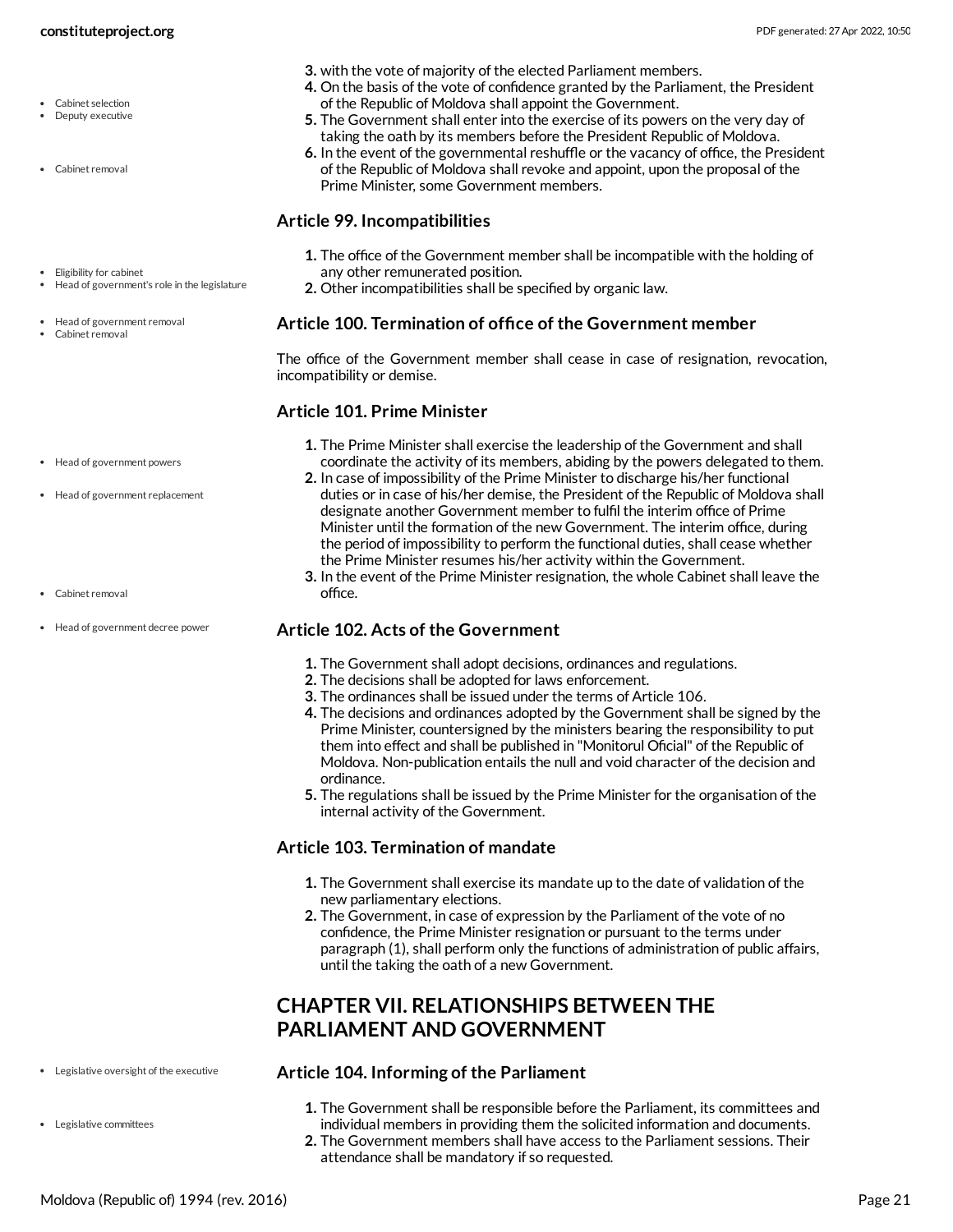Head of government removal

Head of government removal Cabinet removal

Head of government decree power

Cabinet removal

- <span id="page-21-3"></span>**Article 105. Questions and interpellations**
	- **1.** The Government as a whole and each of its members shall be bound to reply to the questions or interpellations raised by the Parliament members.
	- **2.** Parliament may pass a motion to formulate its standpoint as regarding the issue of interpellation.

### <span id="page-21-1"></span>**Article 106. Vote of no confidence**

- **1.** The Parliament, upon proposal of at least a quarter of its members, may carry on a motion of no confidence to the Government, based on the majority vote of the Parliament members.
- **2.** The initiative to express a vote of no confidence shall be examined within 3 days from the date of its submission to Parliament.

### **Article 106a. Assumption of responsibility by the Government**

- **1.** The Government may assume responsibility before the Parliament upon a programme of activity, a general policy statement, or a draft law.
- **2.** The Government shall be dismissed if a motion of censure, tabled within 3 days following the date of submission of the programme, general policy statement, or the draft law, has been passed in terms under Article 106.
- **3.** In the event, the Government has not been dismissed pursuant to paragraph (2), the lodged draft law shall be considered adopted, and the programme or the general policy statement shall become mandatory upon the Government.

### <span id="page-21-2"></span>**Article 106b. Legislative delegation**

- **1.** With the view of bringing into operation of the Government programme of activity, the Parliament may pass, upon the latter's proposal, a special law enabling the Government to issue ordinances in the fields which do not fall within the scope of organic laws.
- **2.** The enabling law shall compulsorily establish the field and the date up to which ordinances can be issued.
- **3.** Ordinances shall enter into force at the date of their publication, without being promulgated.
- **4.** If the enabling law so request, ordinances shall be submitted to Parliament for approval. The draft law on the ordinances approval shall be presented within the term established by the enabling law. Non-compliance with the term entails the discontinuation of the ordinance's effects. If the Parliament does not decline the draft law on the approval of ordinances, the latter shall remain in force.
- **5.** Following the expiration term established for the ordinances' issue, the latter may be abrogated, disclaimed or amended only by law.

# <span id="page-21-0"></span>**CHAPTER VIII. PUBLIC ADMINISTRATION**

### **Article 107. Specialized central public administration**

- **1.** Ministries shall constitute specialized central bodies of the State. They shall bring into practice the Government policy, its decisions and orders, under the law, as well as shall supervise over the entrusted fields and shall be held responsible for the performed activities.
- **2.** Other administrative authorities shall be set up, under the law, in order to manage, coordinate and exercise the control over the national economy and other fields, which do not directly fall within the competence of the ministries.

### **Article 108. Armed forces**

- **1.** The armed forces shall be exclusively subordinated to the will of people as to safeguard the sovereignty, independence, unity and territorial integrity of the country and constitutional democracy.
- **2.** The structure of the national system of defence shall be laid down by organic law.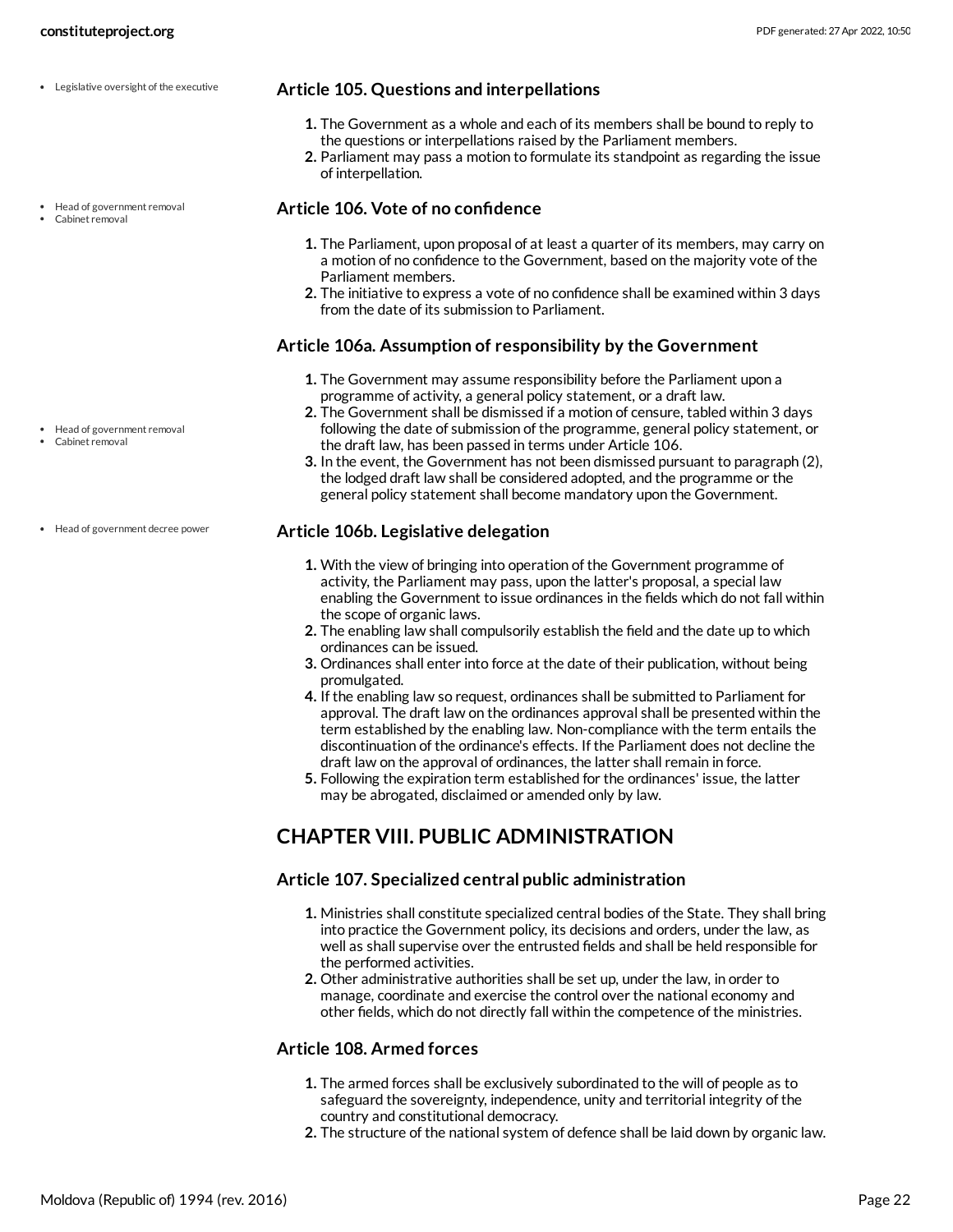**Article 109. Basic principles of local public administration**

- **1.** Public administration within the administrative-territorial units shall be based on the principles of local autonomy, decentralization of public services, eligibility of the local public administration authorities and consultation of citizens on local problems of special interest.
- **2.** The concept of autonomy shall encompass both the organization and functioning of the local public administration, as well as the management of the communities represented by that administration.
- **3.** The enforcement of the aforesaid principles may not alter the unitary character of the State.

### <span id="page-22-0"></span>**Article 110. Administrative-territorial organization**

- **1.** The territory of the Republic of Moldova shall be divided, as regarding the administrative organisations, into villages, towns, districts and the autonomous territorial-unit of Gagauzia. Certain towns may be declared municipalities under the law.
- **2.** Places on the left bank of the Dniester river may be assigned special forms and conditions of autonomy according to the special statutory provisions adopted by organic law.
- **3.** The status of the capital of the Republic of Moldova the city of Chisinau shall be regulated by organic law.

### <span id="page-22-1"></span>**Article 111. Autonomous territorial- unit of Gagauzia**

- **1.** Gagauzia is an autonomous territorial-unit having a special statute and representing a form of self-determination of the Gagauzian people, shall constitute an integrant and inalienable part of the Republic of Moldova and shall independently solve, within the limits of its competence, pursuant to the provisions of the Republic of Moldova Constitution, in the interest of the whole of society, the political, economic and cultural issues.
- **2.** On the territory of the autonomous territorial-unit of Gagauzia all the rights and liberties foreseen by the Constitution and the legislation of the Republic of Moldova shall be guaranteed.
- **3.** Within the autonomous territorial-unit of Gagauzia shall operate representative and executive bodies according to the law.
- **4.** The soil, subsoil, waters, flora and fauna, as well as other natural resources on the territory of the autonomous territorial-unit of Gagauzia shall belong to the people of the Republic of Moldova and shall simultaneously constitute the economic basis of Gagauzia.
- **5.** The budget of the autonomous territorial-unit of Gagauzia shall be formed in conformity with the terms established by the law, which governs the special statute of Gagauzia.
- **6.** The control over the observance of the Republic of Moldova legislation within the autonomous territorial-unit of Gagauzia shall be performed by the Government under the terms of the law.
- **7.** Organic laws that govern the special statute of the autonomous territorial-unit of Gagauzia may be amended based on the vote of three fifths of the elected Parliament members.

### **Article 112. Village and town authorities**

- **1.** The public administration authorities, by which local autonomy is exercised in villages and towns, shall be represented by local elected councils and mayors.
- **2.** The local councils and mayors shall operate, under the law, as autonomous administrative authorities and shall be assigned the task of solving public affairs in villages and towns.
- **3.** The manner of electing the local councils and mayors, as well as their powers and ambit of competence shall be established by law.

Subsidiary unit government

Subsidiary unit government Municipal government

Ownership of natural resources

- Organic laws
- Municipal government

Subsidiary unit government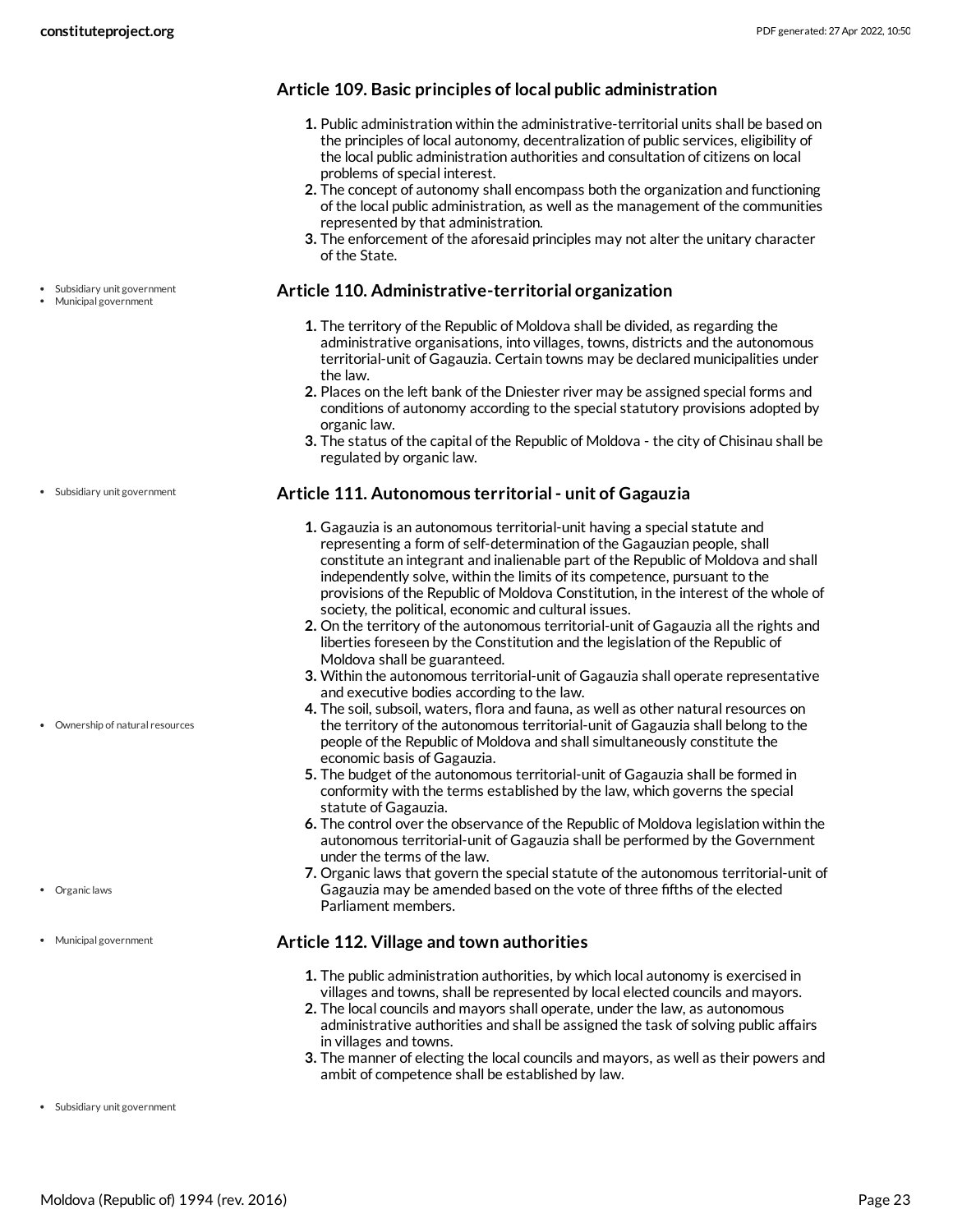### **Article 113. District council**

- **1.** The district council shall coordinate the activity of village and town councils with the view of bringing into effect of public services at district level.
- **2.** The district council shall be elected and operate under the law.
- **3.** The relationships between the local public authorities shall be based on the principles of autonomy, legality and cooperation in solving common issues.

# <span id="page-23-0"></span>**CHAPTER IX. JUDICIARY**

### **SECTION I. Courts of law**

### **Article 114. Carrying out of justice**

Justice shall be carried out in the name of law only by the courts of law.

### <span id="page-23-2"></span>**Article 115. Courts of law**

- **1.** Justice shall be carried out by the Supreme Court of Justice, courts of appeal and courts of law.
- **2.** For certain categories of cases special law courts may operate under the law.
- **3.** The foundation of extraordinary courts shall be forbidden.
- **4.** The structure of the law courts, their ambit of competence and legal proceedings shall be laid down by organic law.

### <span id="page-23-1"></span>**Article 116. Status of judges**

- **1.** Judges sitting in the courts of law shall be independent, impartial and irremovable under the law.
- **2.** Judges sitting in the courts of law shall be appointed, under the law, by the President of the Republic of Moldova upon proposal submitted by the Superior Council of Magistrates. Judges who successfully passed the contest shall be firstly appointed for a 5-year term of office. After the expiration of the 5-year term of office, the judges shall be appointed to this position until reaching the age limit fixed under the law.
- **3.** The Presidents, Vice-Presidents and judges of the Supreme Court of Justice shall be appointed by Parliament following a proposal submitted by the Superior Council of Magistrates. They must have a working tenure as judge of at least 10 years.
- **4.** The presidents, deputy presidents and judges of the Supreme Court of Justice are appointed by Parliament following a proposal submitted by the Superior Council of Magistrates. They must have a working tenure as judge of at least 10 years.
- **5.** Judges shall be promoted and transferred only at their own consent.
- **6.** Sanctioning of the judges shall be carried out pursuant to the law.
- **7.** The office of judge shall be incompatible with the exercise of any other public or private remunerated position, except for the didactic and scientific activity.

### <span id="page-23-3"></span>**Article 117. Public character of legal proceedings**

Legal hearings in all courts of law shall be held in public. There shall be allowed the conduct of lawsuits in camera only in certain cases as provided for by law and in compliance with the rules of procedure.

### <span id="page-23-4"></span>**Article 118. Language used in legal proceedings and the rightto have an interpreter**

- **1.** Legal proceedings shall be held in the Moldavian language.
- **2.** The persons who cannot understand and speak Moldavian shall be entitled to take cognisance of all documents and items of the case-file and to speak during the trial through an interpreter.
- **3.** Legal proceedings may also be conducted, under the law, in a language acceptable by the majority of persons attending the trial.
- Right to appeal judicial decisions
- Structure of the courts

- Judicial independence
- Ordinary court selection
- Ordinary court term limits
- Mandatory retirement age for judges Ordinary court term length
- Establishment of judicial council
- Establishment of judicial council
- Eligibility for supreme court judges
- Supreme court selection
- Eligibility for supreme court judges
- Supreme court selection
- Reference to science
- Right to public trial

Moldova (Republic of) 1994 (rev. 2016) Page 24

Trial in native language of accused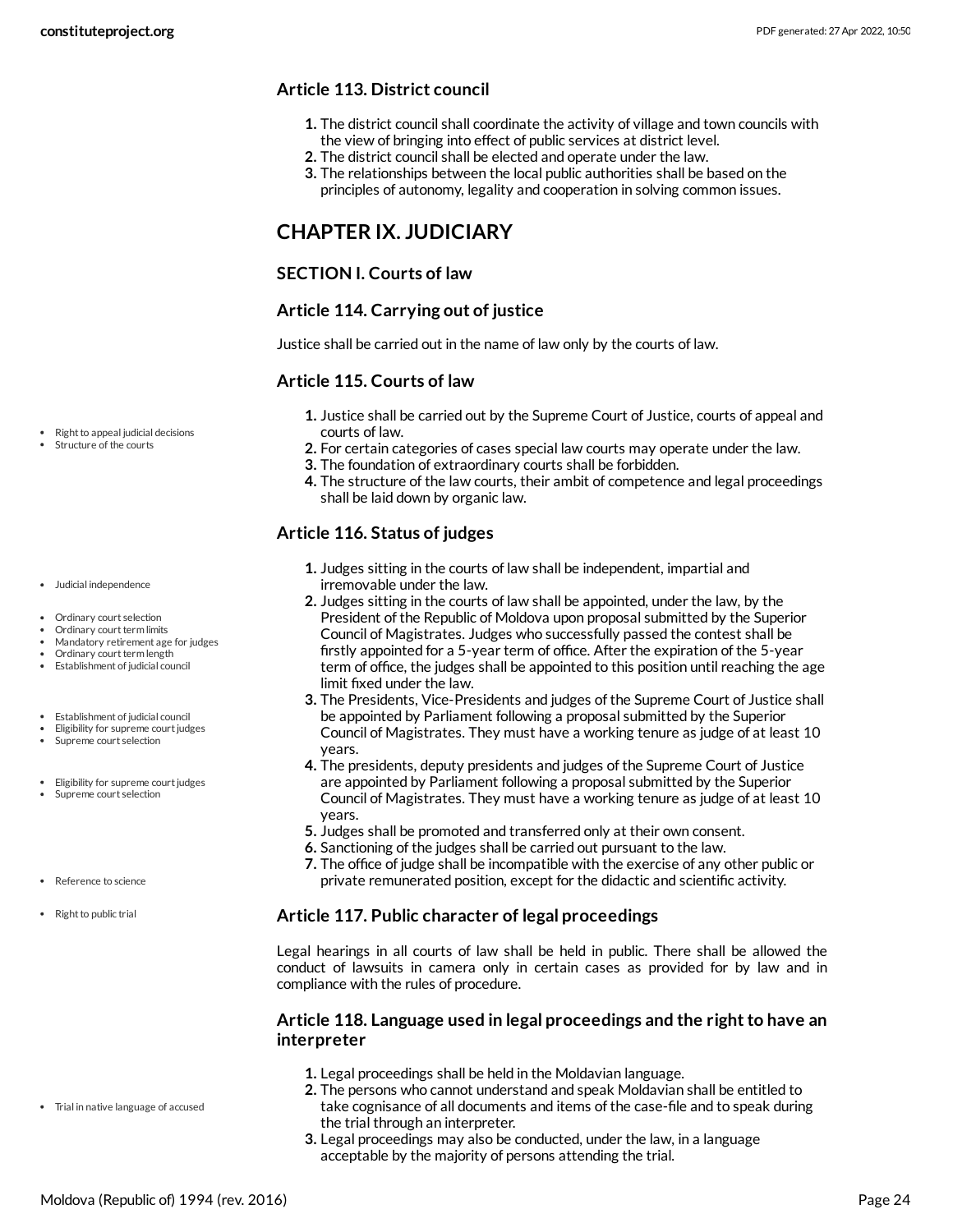$\cdot$  Right to appeal judicial decisions

### <span id="page-24-2"></span>**Article 119. Ways of appeal**

The parties involved in a trial and the competent state bodies may lodge appeals against the sentences delivered by the law courts under the terms of law.

### **Article 120. Mandatory character of sentences and other final rulings**

The observance of sentences and other final rulings handed down by the law courts, as well as the cooperation requested by the latter during the trial, and the execution of sentences and other final rulings shall be binding.

### **Article 121. Budget of the courts of law, indemnity and other rights**

- **1.** The budget of the courts of law shall be approved by the Parliament and included in the state budget.
- **2.** The indemnities and other rights of the judges shall be established by law.
- **3.** The courts of law shall have at their disposal the police forces.

Establishment of judicial council

Attorney general

### <span id="page-24-1"></span>**SECTION II. Superior Council of Magistrates**

### **Article 122. Composition**

- **1.** The Superior Council of Magistrates shall consist of judges and university lecturers elected for tenure of 4 years.
- **2.** The President of the Supreme Court of Justice, the Minister of Justice and the Prosecutor General shall de jure belong to the Superior Council of Magistrates.

### **Article 123. Powers**

- **1.** The Superior Council of Magistrates shall ensure the appointment, transfer, removal from office, upgrading and imposing of the disciplinary sentences against judges.
- **2.** The manner of organisation and functioning of the Superior Council of Magistrates shall be laid down by organic law.

### <span id="page-24-0"></span>**SECTION III. Public Prosecution**

### **Article 124. Powers and structure**

- **1.** The prosecution system shall represent the general interests of the society, defend the rule of law and the citizens' rights and liberties, it shall also supervise and exercise, under the law, the criminal prosecution and bring the accusation in the courts of law.
- **2.** The public prosecution system shall include the General Prosecutor's Office, the territorial and specialised prosecution offices.
- **3.** The structure, ambit of competence and the manner of operation of the prosecution offices shall be provided for by law.

### **Article 125. Mandate of public prosecutors**

- **1.** The Prosecutor General shall be appointed by the Parliament following the proposal submitted by its Speaker.
- **2.** The subordinated public prosecutors shall be designated by the Prosecutor General.
- **3.** The prosecutors' term of office shall be of 5 years.
- **4.** The office of public prosecutor shall be incompatible with any other public or private remunerated position, except for didactic and scientific activity.
- **5.** In the exercise of their mandate, the prosecutors shall abide only by the law.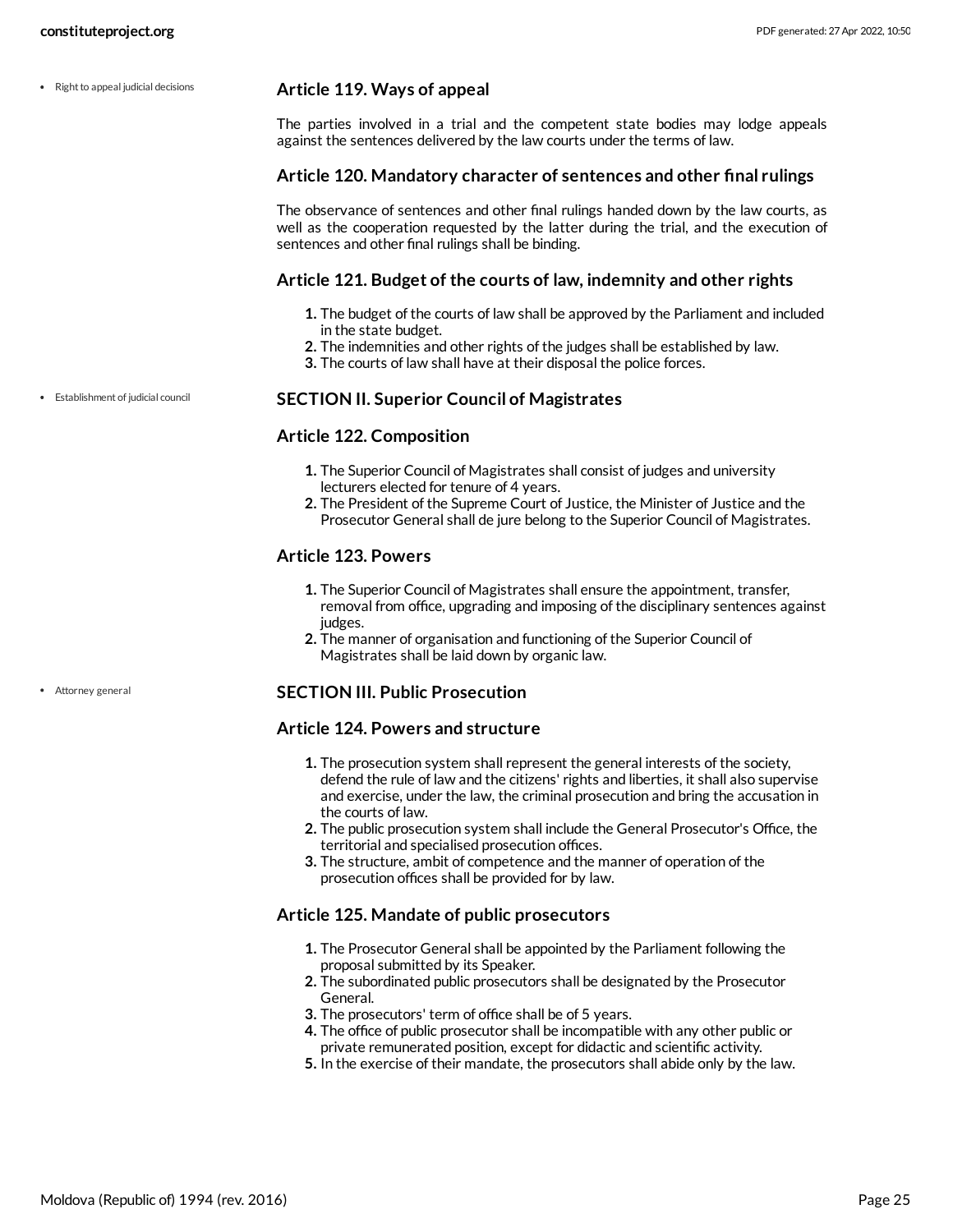# <span id="page-25-0"></span>**TITLE IV. NATIONAL ECONOMY AND PUBLIC FINANCE**

# <span id="page-25-1"></span>**Article 126. Economy**

- Right to competitive marketplace
- Right to establish a business
- Right to competitive marketplace
- Reference to science
- Protection of environment
- Right to reasonable standard of living
- 
- Right to own property
- Ownership of natural resources

• International organizations

- **1.** The economy of the Republic of Moldova shall be socially-orientated market economy based on the coexistence of freely competing private and public properties.
- **2.** The State must ensure:
	- **a.** the regulation of the economic activity and management of its public property under the law;
	- **b.** the freedom of commerce and entrepreneurial activity, the protection of loyal competition, the creation of a framework favourable to the development of all factors of production;
	- **c.** the protection of national interests within the economic, financial and currency activities;
	- **d.** the fostering of scientific research;
	- **e.** the rational exploitation of the soil and other natural resources in harmony with the national interests;
	- **f.** the restoration and protection of the environment, as well as the maintenance of ecological balance;
	- **g.** the increase in number of the people employed, the setting up of adequate conditions as to improve the living standards;
	- **h.** the inviolability of investments made by natural and legal entities, including those from abroad.

# <span id="page-25-2"></span>**Article 127. Property**

- **1.** The State shall protect the property.
- **2.** The State shall guarantee to everyone the right to possess property in any such form as requested by the incumbent, as long as these forms do not conflict with the interests of society.
- **3.** Public property shall belong to the State or to the territorial-administrative units.
- **4.** All the underground resources, airspace, waters and forests used to the benefit of the public at large, natural resources of the economic regions and continental shelf, lines of communication, as well as other domains stipulated by law, shall constitute the exclusive province of the public property.

# <span id="page-25-3"></span>**Article 128. Property of foreign citizens and stateless persons**

- **1.** In the Republic of Moldova the property of the foreign states, international organizations, foreign citizens and stateless persons shall be protected by law.
- **2.** The manner and terms of exercising the right to possess property by foreign natural and legal persons, as well as by stateless persons on the territory of the Republic of Moldova shall be regulated under the law.

# <span id="page-25-4"></span>**Article 129. External economic activity**

- **1.** The Parliament shall endorse the main directions of the external economic activity, the principles for the utilization of foreign loans and credits.
- <span id="page-25-5"></span>**2.** The Government shall secure the protection of national interests involved in external economic activity and promote either a free-trade policy or a protectionist one, taking into account the national interests.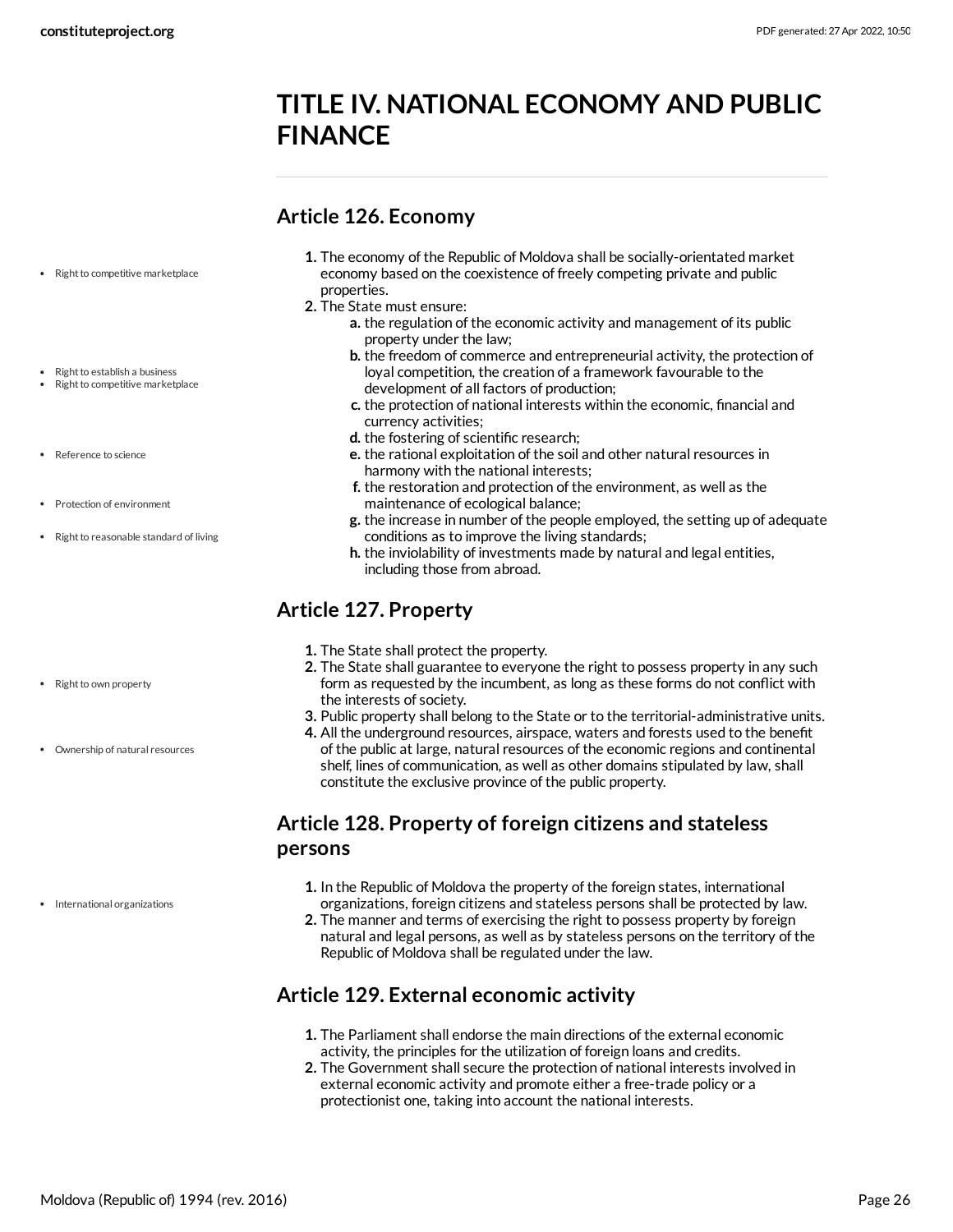• Central bank

• Budget bills

# <span id="page-26-0"></span>**Article 130. Financial and crediting system**

- **1.** The formation, administration, utilization and control of financial resources of the State, the territorial-administrative units and public institutions shall be regulated under the terms of law.
- **2.** The national currency of the Republic of Moldova shall be the Moldavian Leu (pl. Lei).
- **3.** The National Bank of the Republic of Moldova shall be empowered with the exclusive right of mintage carried out pursuant to the Parliament decision.

# <span id="page-26-1"></span>**Article 131. National public budget**

- **1.** The national public budget shall enshrine the state budget, the state social insurance budget, as well as the districts, towns and villages budgets.
- **2.** The Government shall work out an annual draft of the state budget, and the state social insurance budget, which shall be separately tabled to the Parliament for approval. In the event of formation of the fund outside the budget, it shall be also submitted to the Parliament for approval.
- **3.** If the state budget and the state social insurance budget have not been legally approved with at least 3 days before the expiration of the current budget exercise, there shall be further on applied the state and the state social insurance budgets of the previous year, until the adoption of the new budgets.
- **4.** Any legislative initiative or amendment, which entails the increase or diminishing of the budgetary revenues or loans, as well as the increase or curtail of the budgetary expenditures shall be adopted following the Government approval.
- **5.** The district, town and village budgets shall be drafted, approved and carried out in accordance with the law.
- **6.** No budget expenditure may be approved without prior specification of the funding source.

# <span id="page-26-2"></span>**Article 132. Fiscal system**

- **1.** All taxes, duties and other revenues of the state budget and of the state social insurance budget, as well as of the district, town and village budgets shall be established, under the law, by the competent representative bodies.
- **2.** Any other types of taxation shall be forbidden.

# <span id="page-26-3"></span>**Article 133. Court of Audit**

- **1.** The Court of Audit shall supervise over the manner of formation, administration and utilization of the public financial resources.
- **2.** The Court of Audit shall consist of 7 members.
- **3.** The President of the Court of Audit shall be appointed for a 5-year term of office by the Parliament on a proposal submitted by its Speaker. The members of the Court shall be also appointed by the Parliament upon the proposal of its Speaker.
- **4.** The Court of Audit shall annually submit to the Parliament a report on the administration and utilization of the public financial resources.
- **5.** Other powers ascribed to the Court of Audit, as well as its manner of organisation and operation shall be established by organic law.

Establishment of constitutional court

# <span id="page-26-4"></span>**TITLE V. CONSTITUTIONAL COURT**

# <span id="page-26-5"></span>**Article 134. Statute**

**1.** Constitutional Court shall be the sole body of constitutional jurisdiction in the Republic of Moldova.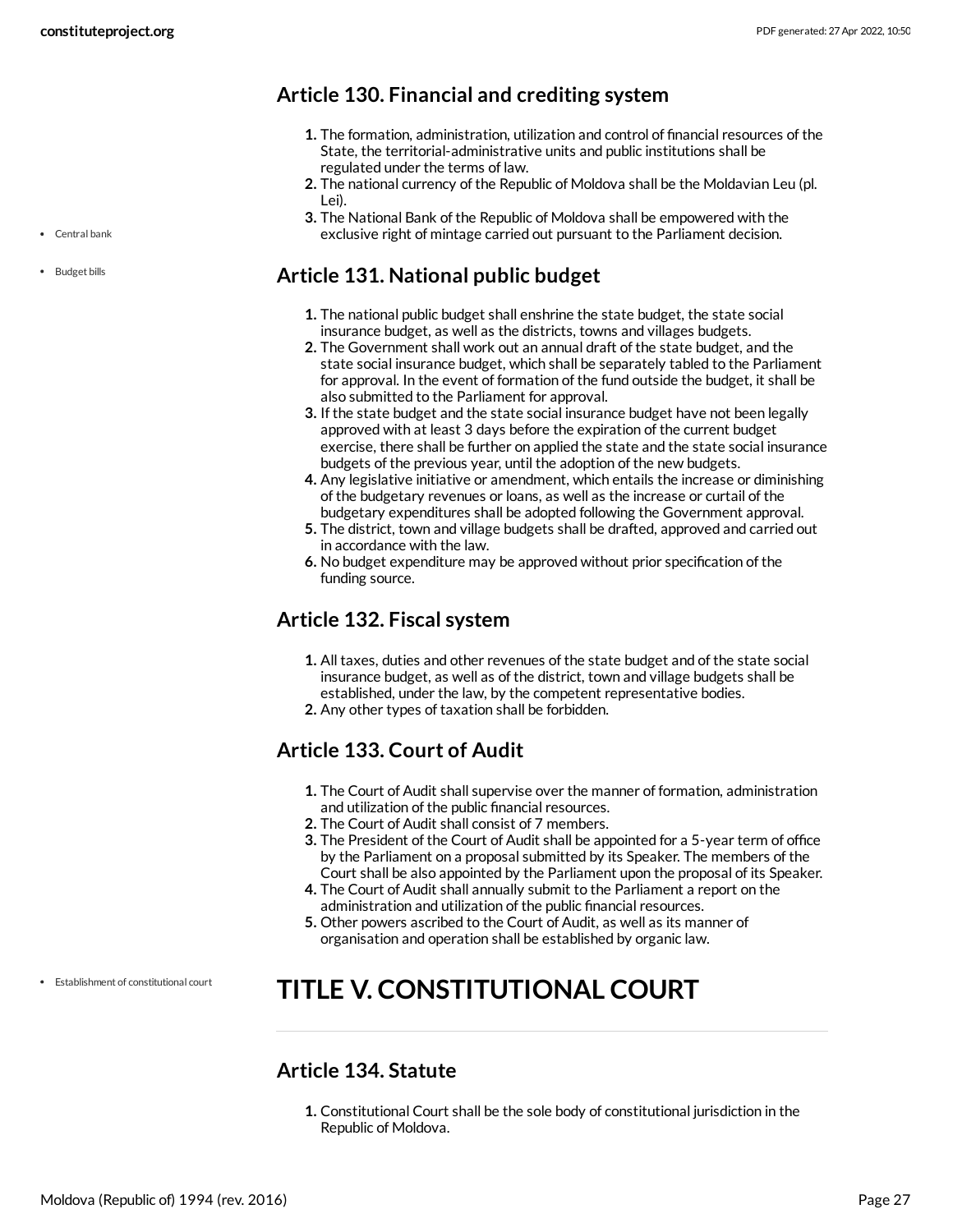- **2.** Constitutional Court shall be independent of any other public authority and shall obey only the Constitution.
- **3.** Constitutional Court shall guarantee the supremacy of the Constitution, shall ascertain the enforcement of the principle of separation of the State power into the legislature, executive and judiciary, and it shall guarantee the responsibility of the State towards the citizen and of the citizen towards the State.

# <span id="page-27-0"></span>**Article 135. Powers**

- **1.** The Constitutional Court shall:
	- **a.** exercise, upon appeal, the constitutionality review over laws and decisions of the Parliament, Presidential decrees, decisions and ordinances of the Government, as well as the international treaties to which the Republic of Moldova is a party;
	- **b.** give the interpretation of the Constitution;
	- **c.** formulate its position on initiatives aimed at revising the Constitution;
	- **d.** confirm the results of republican referenda;
	- **e.** confirm the results of parliamentary and presidential elections in the Republic of Moldova;
	- **f.** ascertain the circumstances justifying the dissolution of the Parliament, the suspension from office of the President of the Republic of Moldova or the interim office of the President, as well as the impossibility of the President of the Republic of Moldova to fully exercise his/her functional duties for more than 60 days;
	- **g.** solve the pleas of unconstitutionality of legal acts, as claimed by the Supreme Court of Justice;
	- **h.** decide over matters dealing with the constitutionality of a party.
- **2.** The Constitutional Court shall carry out its activity on the initiative brought forward by the subjects provided for by the Law on the Constitutional Court.

# <span id="page-27-1"></span>**Article 136. Structure**

- **1.** The Constitutional Court shall consist of 6 judges appointed for a 6-year term of office.
- **2.** Two judges shall be appointed by the Parliament, two by the Government and the remaining two - by the Superior Council of Magistrates
- **3.** The judges of the Constitutional Court shall elect its President by secret ballot.

# <span id="page-27-2"></span>**Article 137. Independence**

For the tenure of their mandate the judges of the Constitutional Court shall be irremovable, independent and shall obey only the Constitution.

# <span id="page-27-3"></span>**Article 138. Appointment conditions**

The judges of the Constitutional Court must possess outstanding judicial knowledge, high professional competence and a length of service of at least 15 years in legal field, didactic or scientific activity in law.

# <span id="page-27-4"></span>**Article 139. Incompatibilities**

The office of the Constitutional Court judge shall be incompatible with holding of any other remunerated public or private position, except for education and research activity.

# <span id="page-27-5"></span>**Article 140. Judgments of the Constitutional Court**

- **1.** Laws and other normative acts or parts thereof become null and void from the moment that the Constitutional Court passes the appropriate judgment to that effect.
- **2.** The judgments of the Constitutional Court are final and cannot be appealed against.
- Constitutional court powers
- Constitution al interpretation
- Constitution amendment procedure
- Referenda
- Constitutionality of legislation
- Regulation of political parties
- Constitutional court term length
- Constitutional court selection
- Establishment of judicial council

- Reference to science
- Eligibility for const court judges

Constitutionality of legislation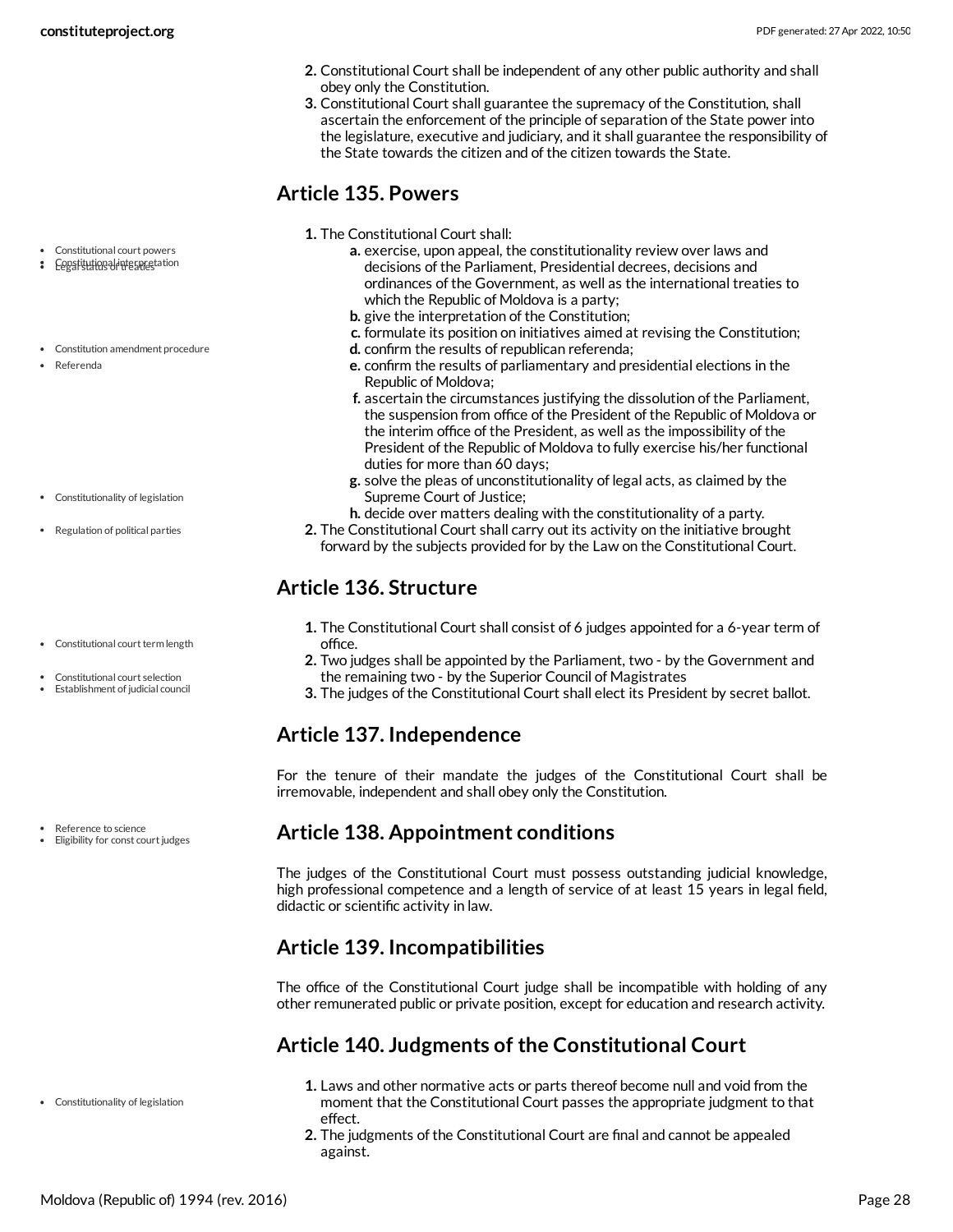Constitution amendment procedure

# <span id="page-28-0"></span>**TITLE VI. REVISION OF THE CONSTITUTION**

# <span id="page-28-1"></span>**Article 141. Initiative for revising the Constitution**

- **1.** A revision of the Constitution may be initiated by:
	- **a.** a number of at least 200,000 voting citizens of the Republic of Moldova. Citizens initiating the revision of the Constitution must cover at least a half of the territorial-administrative units of the second level, and in each of these units must be registered at least 20000 signatures in support of the said initiative;
	- **b.** a number of at least a third of the Parliament members;
	- **c.** the Government.
- **2.** Constitutional law drafts shall be submitted to Parliament only alongside with the Constitutional Court advisory opinion adopted by a vote of at least 4 judges.

# <span id="page-28-2"></span>**Article 142. Limits of revision**

- **1.** The provisions regarding the sovereignty, independence and unity of the State, as well as those regarding the permanent neutrality of the State may be revised only by referendum based on a majority vote of the registered voting citizens.
- **2.** No revision shall be performed, if it implies the infringement of fundamental rights and freedoms of citizens, or their guarantees.
- **3.** The Constitution may not be revised under a state of national emergency, martial law or war.

# <span id="page-28-3"></span>**Article 143. Law on the Constitutional Amendment**

- **1.** Parliament shall be entitled to pass a law on the amendment of Constitution following at least 6 months from the date of the corresponding initiative launch. The law shall be adopted by a vote of two-thirds of the Parliament members.
- **2.** If, within a year from the date when the initiative on the amendment of Constitution was launched, the Parliament has not passed the appropriate constitutional law, the proposal shall be deemed null and void.

# <span id="page-28-4"></span>**TITLE VII. FINAL AND TRANSITORY PROVISIONS**

# <span id="page-28-5"></span>**Article I**

- **1.** The present Constitution shall be adopted by the Parliament and shall be promulgated by the President of the Republic of Moldova within 3 days.
- **2.** The Constitution of the Republic of Moldova shall come into force on 27 August 1994. On the same date, the Constitution of the Republic of Moldova of 15 April 1978, with its subsequent amendments and supplements, shall be abrogated on the whole.

# <span id="page-28-6"></span>**Article II**

- **1.** Laws and other normative acts shall be deemed valid to the extent they do not conflict the present Constitution.
- **2.** Within one year from the date of coming into effect of the present Constitution, the permanent Parliament and Government committees shall examine the

Referenda

- Unamendable provisions
- Emergency provisions

Transitional provisions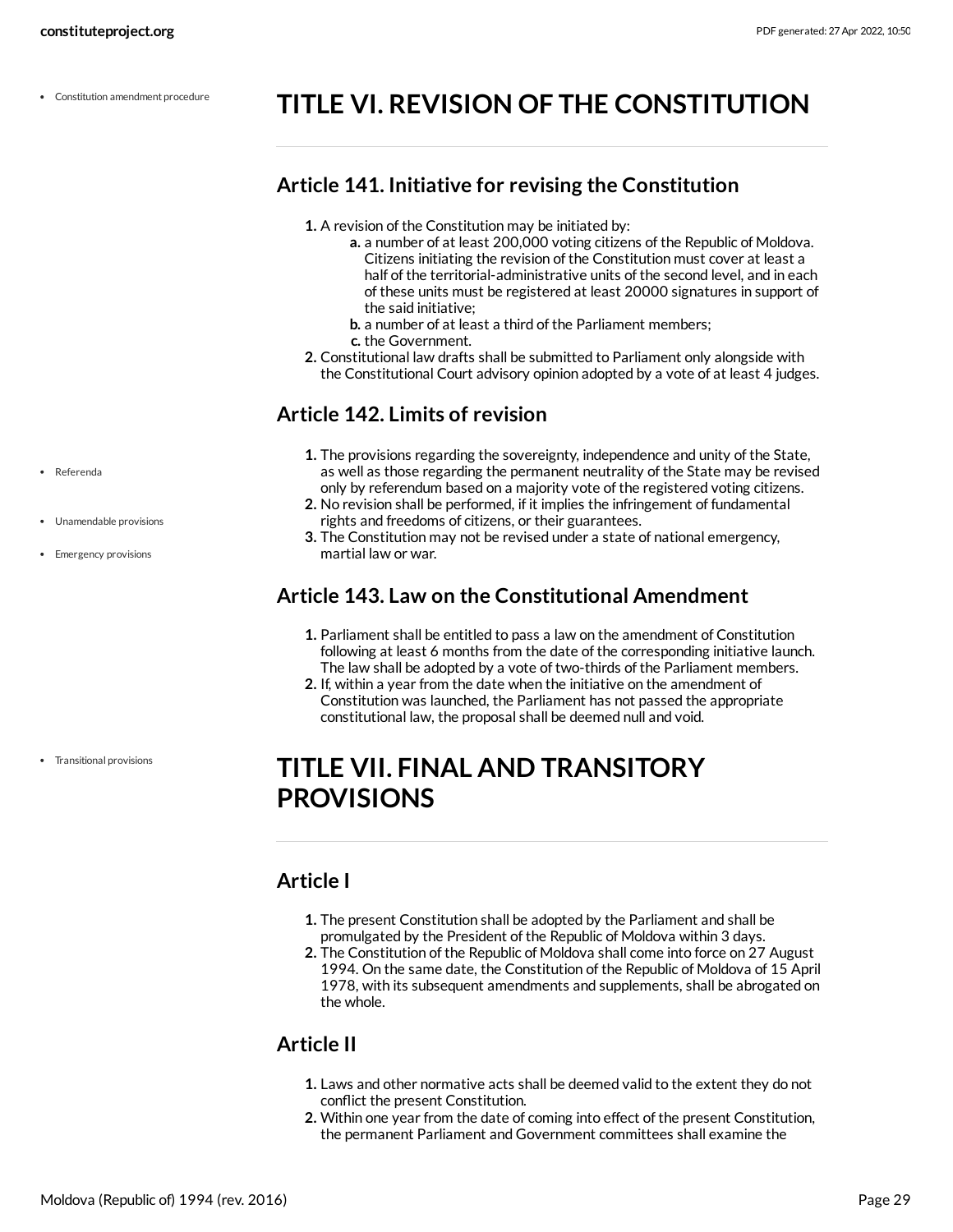**2.** compliance of legislation with the Constitution, and shall submit to the Parliament the adequate proposals in that respect.

# <span id="page-29-0"></span>**Article III**

- **1.** The state institutions acting at the date of coming into effect of the present Constitution shall remain in operation until the setting up of the new institutions.
- **2.** The Parliament, composed of 104 members elected by a freely expressed, universal, equal, direct and secret suffrage under the conditions of political and party pluralism, in accordance with the Law of 14 October 1993 on the Parliament election, shall remain in operation until the mandate expiration, except for the cases provided for by the present Constitution.
- **3.** The President of the Republic of Moldova, elected for a 5-year term of office, by a freely expressed, universal, equal, direct and secret suffrage under the conditions of political and party pluralism, pursuant to the Law of 18 September 1991 on the elections of the President of the Republic of Moldova, shall remain in office until the mandate expiration, except for the cases provided for by the present Constitution.
- **4.** The Government vested in the function by the Parliament shall fulfil its powers until the mandate expiration, except for the cases provided for by the present Constitution.
- **5.** Local authorities of the state power and state administration shall fulfil their prerogatives until the expiration of their mandate, except for the cases provided for by the present Constitution.
- **6.** Judges who at the date of coming into force of the present Constitution have a length of service of at least 5 years within the law courts shall fall within the ambit of the principle of immovability, pursuant to Article 116 paragraph (1), by a decree of the President of the Republic of Moldova, upon the proposal of the Minister of Justice and the President of the Supreme Court.
- **7.** Within 2 years from the date of coming into effect of the present Constitution, the system of law courts shall be reorganized under the law in accordance with Article 115.

# <span id="page-29-1"></span>**Article IV**

The provisions enshrined in Article 25 paragraph (4) related to the term of detention in custody, should not affect, until 1 January 1995, the persons who have committed serious offences as foreseen by Article 71 under the Criminal Code.

# <span id="page-29-2"></span>**Article V**

- **1.** Within 6 months following the date of coming into operation of the present Constitution shall be set up the Constitutional Court and the Court of Audit.
- **2.** Judges of the first composition of the Constitutional Court shall be appointed to office, on behalf of the Superior Council of Magistrates, by the General Assembly of the People's Judges and the Supreme Court members.

# <span id="page-29-3"></span>**Article VI**

Until the establishment of the Constitutional Court, all the cases stipulated by Article 135 of the present Constitution may be solved by the Supreme Court, upon the initiative brought forward by the Parliament.

# <span id="page-29-4"></span>**Article VII**

- **1.** The Law of 1 September 1989 on the use of the languages spoken throughout the territory of the Republic of Moldova shall remain in force to the extent that it does not contravene the present Constitution.
- **2.** The aforesaid law may be amended by a vote of at least two-thirds of the Parliament members within 7 years following the date of coming into effect of the present Constitution.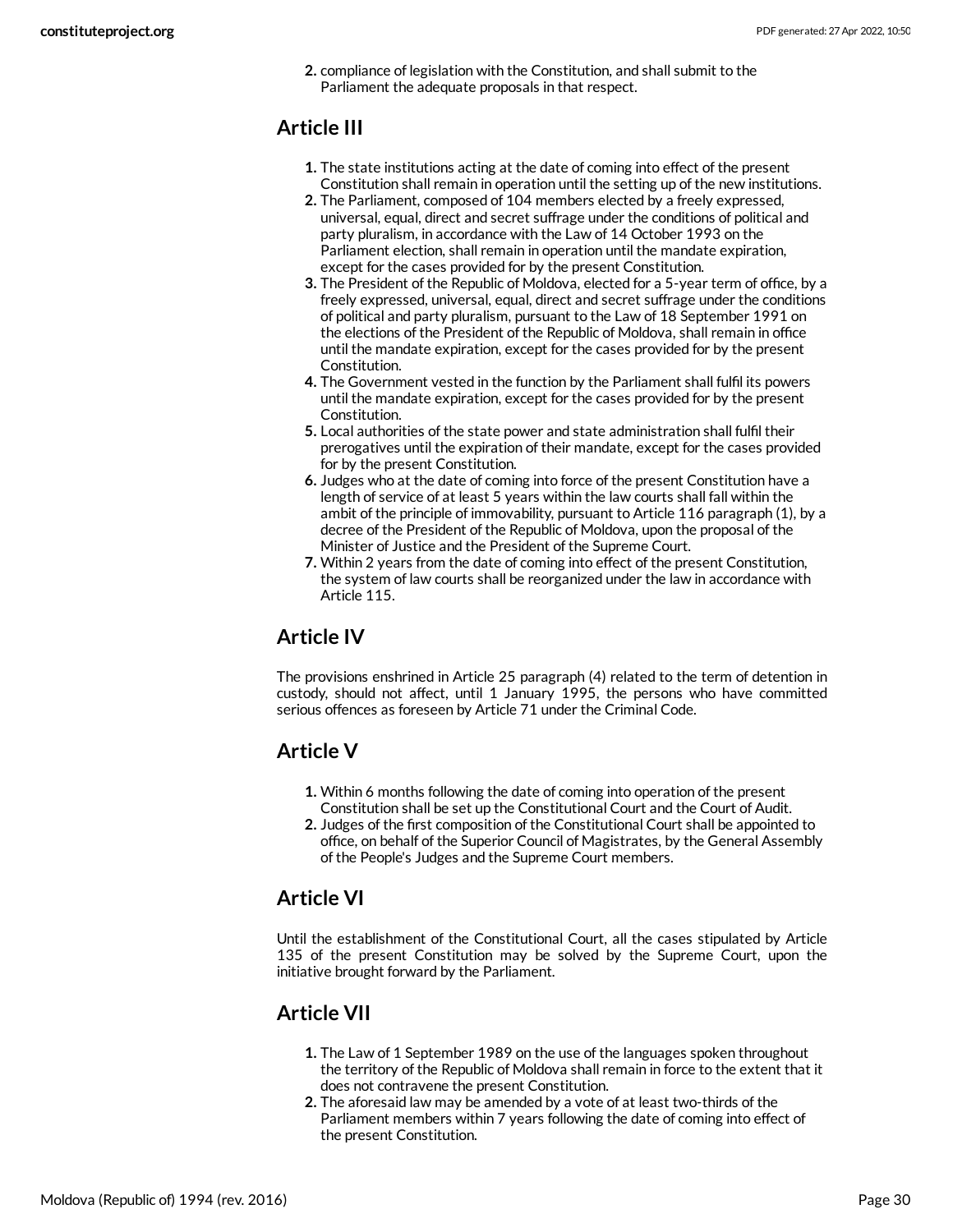# <span id="page-30-0"></span>**Article VIII**

Title VII Final and Transitory Provisions shall be considered a constitutive part of the present Constitution and shall regulate issues dealing with its coming into force.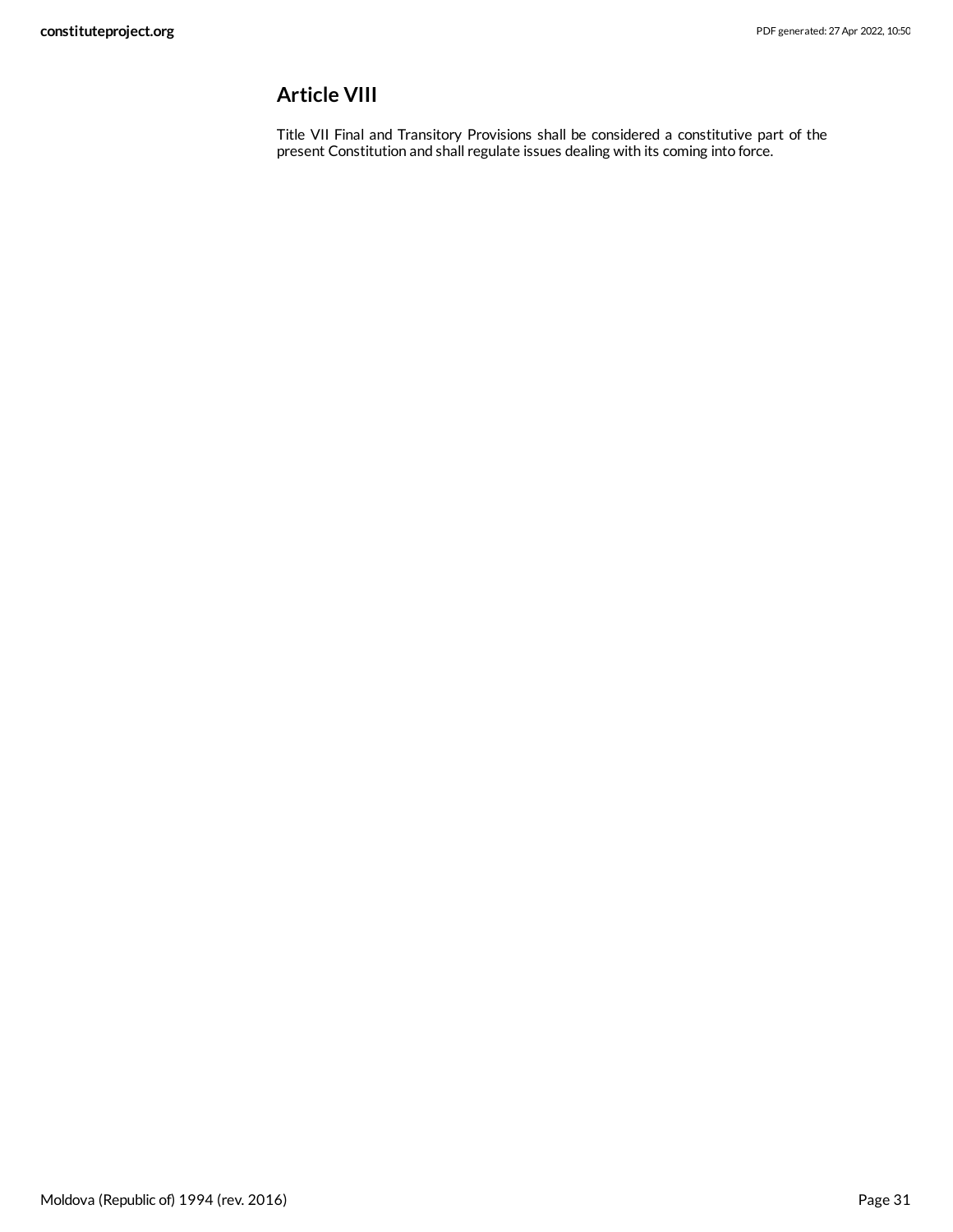# **Topic index**

# A

| B |  |
|---|--|
|   |  |
|   |  |
|   |  |
|   |  |
|   |  |
|   |  |
|   |  |
|   |  |
|   |  |
|   |  |

# C

# D

# E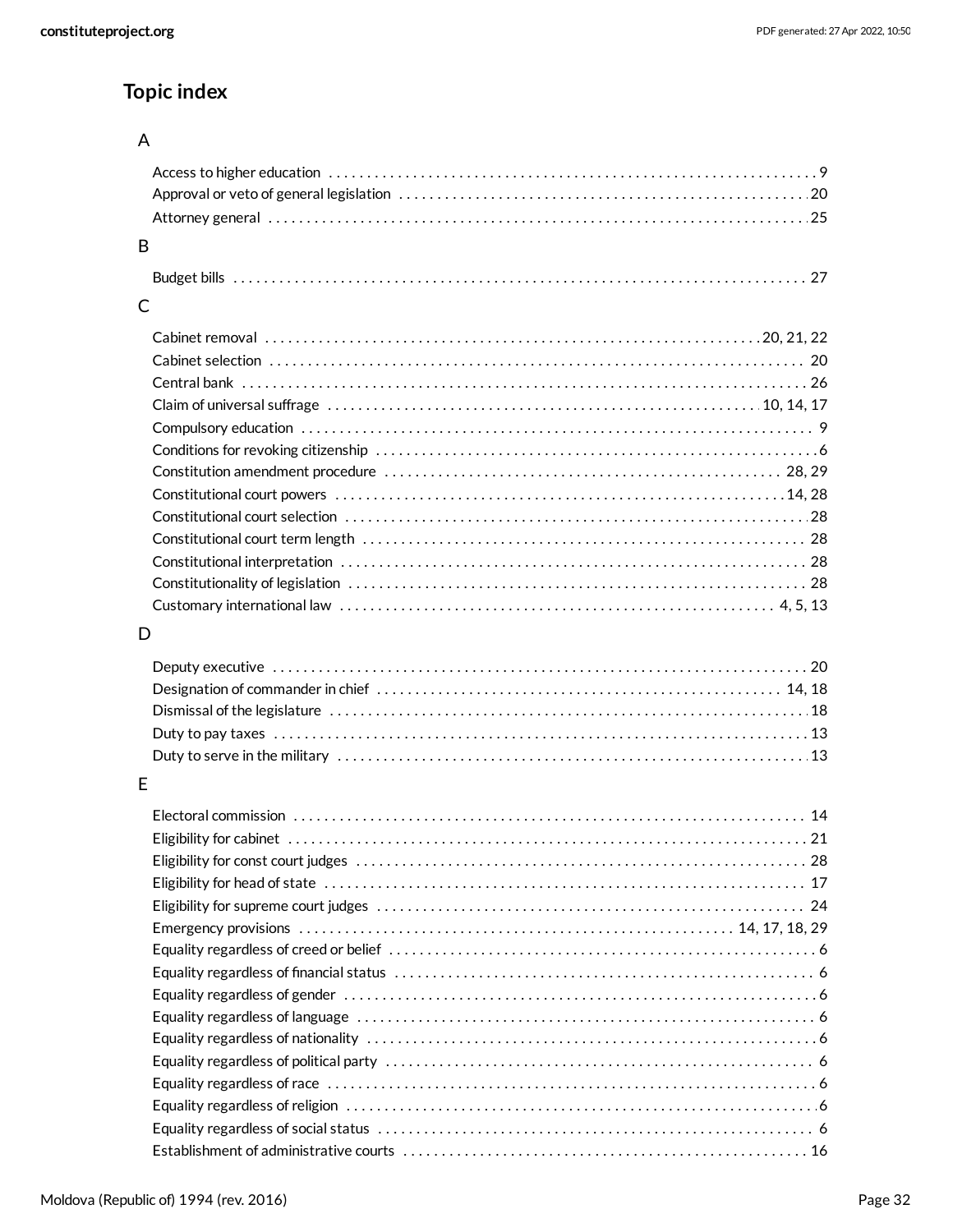### F

# G

# H

### I

| $\perp$ |  |
|---------|--|
|         |  |

# L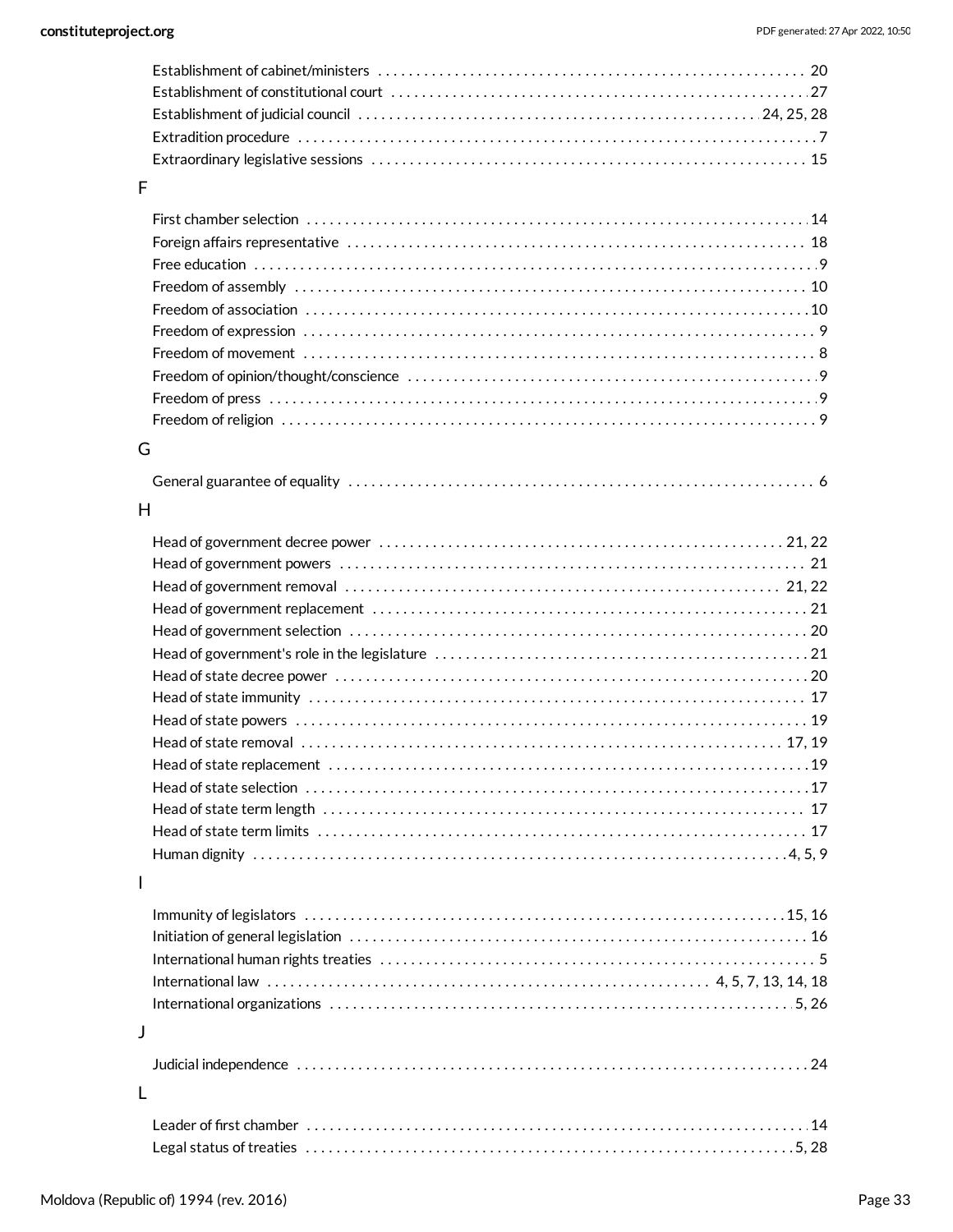### M

### N

# O

# P

| Reference to art |  |  |
|------------------|--|--|
|------------------|--|--|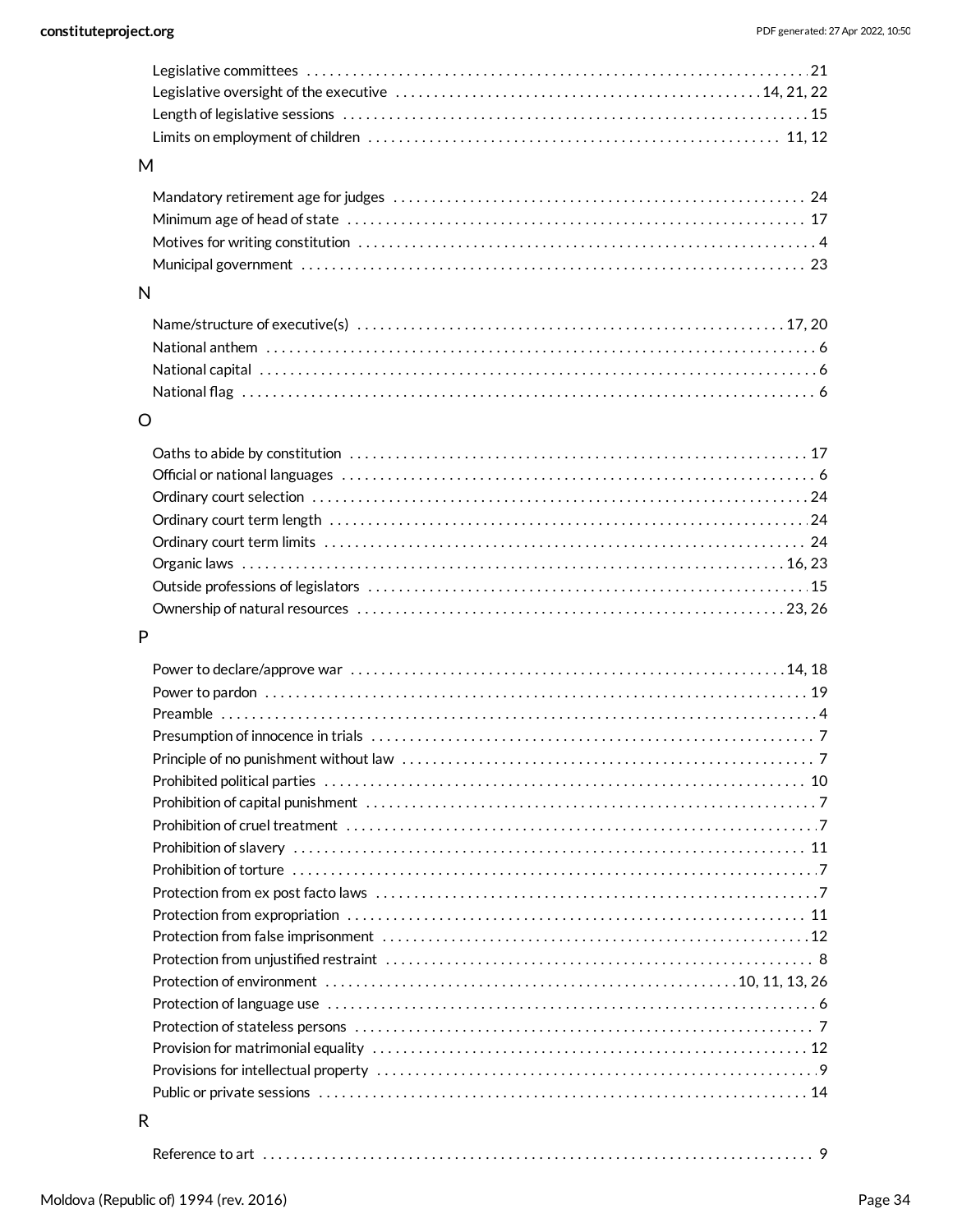# $\mathsf{S}$